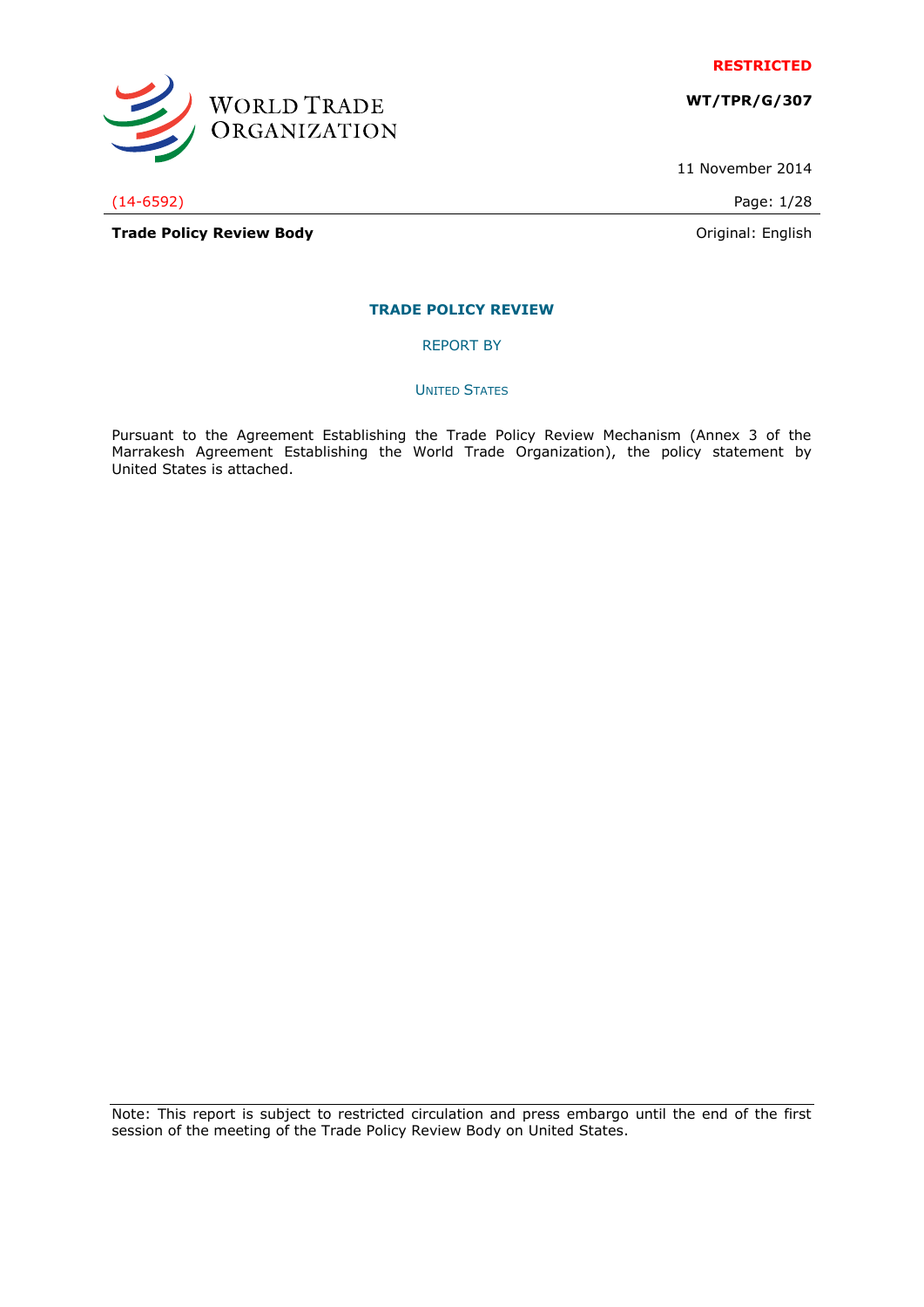# - 2 -

# **Contents**

| 1      |                                                                                   |
|--------|-----------------------------------------------------------------------------------|
| 2      |                                                                                   |
| 2.1    |                                                                                   |
| 2.2    |                                                                                   |
| 2.3    |                                                                                   |
| 2.4    |                                                                                   |
| 2.5    |                                                                                   |
| 2.6    |                                                                                   |
| 2.7    |                                                                                   |
| 2.8    |                                                                                   |
| 2.9    |                                                                                   |
| з      | OPENNESS AND ACCOUNTABILITY: BUILDING SUPPORT FOR TRADE  8                        |
| 3.1    |                                                                                   |
| 3.2    |                                                                                   |
| 3.3    |                                                                                   |
|        | Tier I: President's Advisory Committee on Trade Policy and Negotiations (ACTPN)10 |
|        |                                                                                   |
|        |                                                                                   |
| 3.4    |                                                                                   |
|        |                                                                                   |
|        | Meetings of State and Local Associations and Local Chambers of Commerce11         |
|        |                                                                                   |
|        |                                                                                   |
| 4.1    |                                                                                   |
| 4.2    |                                                                                   |
| 4.2.1  |                                                                                   |
|        |                                                                                   |
| 4.2.3  |                                                                                   |
| 4.2.4  | The U.S.-ASEAN Trade and Investment Framework Arrangement 14                      |
| 4.2.5  |                                                                                   |
| 4.2.6  |                                                                                   |
| 4.2.7  |                                                                                   |
| 4.2.8  |                                                                                   |
| 4.2.9  |                                                                                   |
| 4.2.10 |                                                                                   |
| 4.3    |                                                                                   |
| 4.3.1  |                                                                                   |
| 4.3.2  |                                                                                   |
| 4.3.3  |                                                                                   |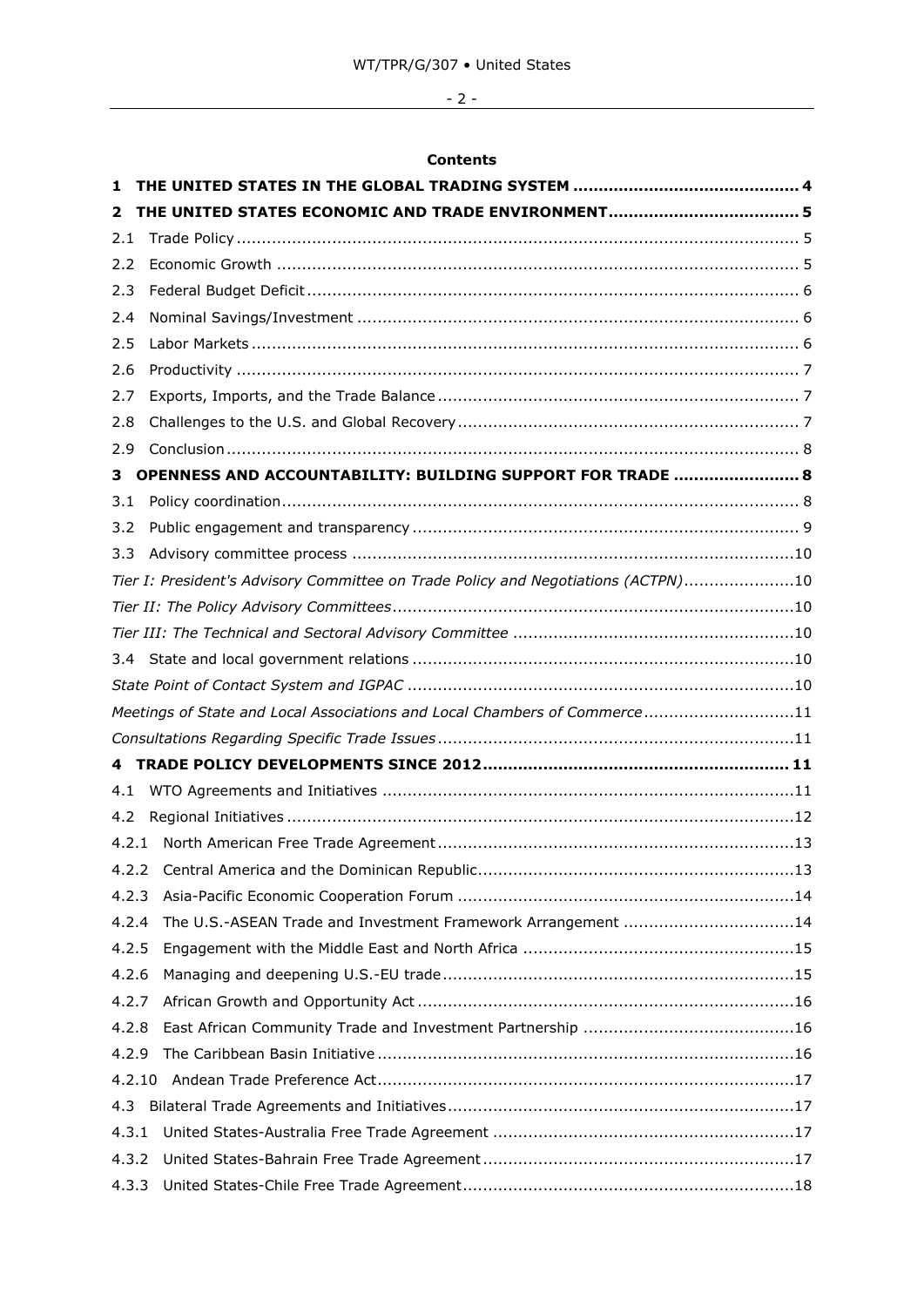# $-3 -$

| 4.3.10 United States-Panama Trade Promotion Agreement (Panama TPA)21 |  |
|----------------------------------------------------------------------|--|
|                                                                      |  |
|                                                                      |  |
|                                                                      |  |
|                                                                      |  |
|                                                                      |  |
|                                                                      |  |
|                                                                      |  |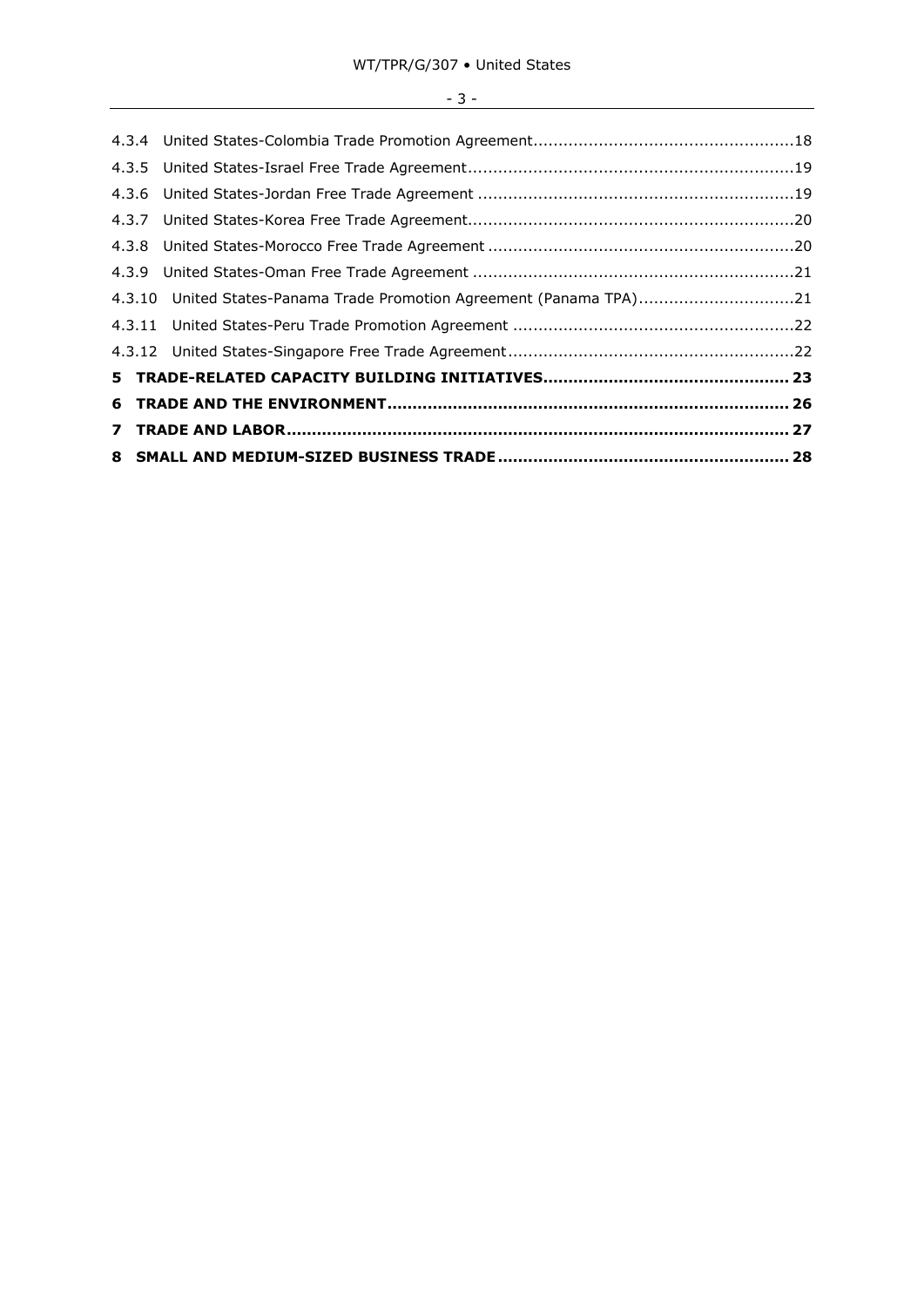#### <span id="page-3-0"></span>**1 THE UNITED STATES IN THE GLOBAL TRADING SYSTEM**

1.1. As the United States Government undergoes its twelfth Trade Policy Review-more than any other WTO Member-the United States remains committed to an ambitious trade and investment strategy to create and sustain jobs and promote economic growth and development. Recognizing that trade has made and continues to make a powerful contribution in expanding the global economy, the United States aims to create momentum for market-opening measures that increase economic opportunities and support jobs through exports by encouraging a strong rules-based international trading system, and bolstering international trade relationships.

1.2. The WTO has long been a vital aspect of the United States' trade and investment policy, given its important function in setting the rules that govern the global trading system. The WTO provides opportunities to further liberalize global trade, strengthen the multilateral rules-based trading system, enforce global trade rules, and serve as an important bulwark against protectionism.

1.3. In addition to supporting the expansion of WTO Membership and playing a proactive role in market-opening negotiations, including in the recently launched plurilateral Environmental Goods Agreement, the United States will continue to promote and strengthen the WTO's existing core functions. This includes the day-to-day activities of the WTO committees, working groups, councils and dispute settlement mechanism. These institutional structures are critical to promoting transparency in WTO Member trade policies, as well as monitoring and resisting protectionist pressures during a challenging time for the global economy. By working together, WTO Members can build upon efforts to revitalize the WTO and ensure that the institution remains well-equipped to drive future economic growth and development. The United States will also utilize the WTO's network of committees to consider emerging challenges, such as state-owned enterprises, electronic commerce, food security, and regulatory trade barriers.

1.4. More broadly, the United States will appropriately utilize every available policy tool – and will continue to develop new tools – to pursue the most efficient and productive pathways to expand trade and foster economic growth, consistent with WTO rules. In 2013, the United States made substantial progress with its trading partners towards concluding the Trans-Pacific Partnership (TPP) negotiations. The United States expects the TPP will be an ambitious, comprehensive, high-standard trade agreement in the world's fastest growing region. The United States also participated in the launch of two ground-breaking trade negotiations – the Transatlantic Trade and Investment Partnership (T-TIP) and the Trade in Services Agreement (TiSA). Progress with the European Union toward a T-TIP agreement is expected to further strengthen the world's largest trade relationship, while TiSA promotes fair and open competition in the service sectors of participating countries.

1.5. Robust trade enforcement across the spectrum of goods and services remains a central pillar of U.S. trade policy. For nearly two decades, the WTO dispute settlement system has proven valuable to Members as a unique venue for the discussion and adjudication of disputes with our trading partners. The United States' enforcement priorities seek to target the most commercially-significant challenges facing U.S. workers and businesses, as well as emerging issues that have important implications for the future of the rules-based global trading system. Vigorous work by relevant agencies, including the Departments of Agriculture, Commerce, and State, help ensure that trade agreements yield the maximum benefits in terms of ensuring market access for Americans, advancing the rule of law internationally, and creating a fair, open, and predictable trading environment. Ensuring full implementation of U.S. trade agreements remains one of the Administration's strategic priorities.

1.6. The United States will continue vigilant trade enforcement efforts at the WTO, while also monitoring and enforcing commitments in our bilateral, plurilateral, and regional trade agreements, to maintain a level playing field and uphold the rule of law. The United States remains committed to working with its trading partners to create a global trading system in which intellectual property is protected, innovation is promoted, agricultural and industrial regulations are based on science, transparent rules and regulations are applied without discrimination, and high environmental and labor standards are respected.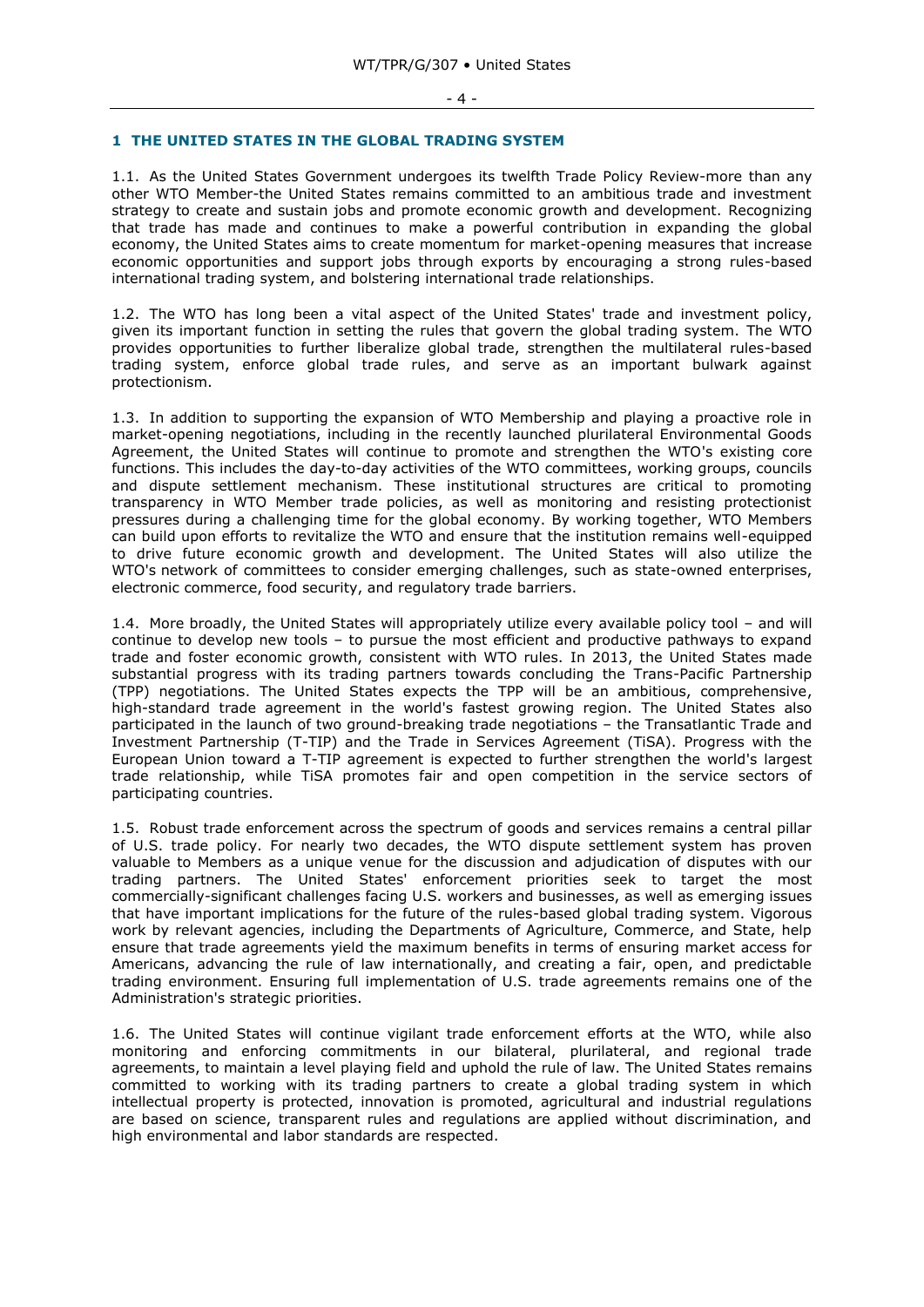1.7. Trade is a key component in efforts to achieve the broad-based economic growth necessary to drive development, economic growth, and recovery in countries transitioning away from conflict and natural disasters. Recognizing the role that trade policies can serve in helping to alleviate poverty, the United States has continued to partner with some of the world's least-advantaged economies in order to promote trade as a tool for poverty reduction. Looking at the historical record, it is clear that while trade alone cannot solve every development challenge, open markets are a necessary part of any successful and sustainable development strategy. Thus, the U.S. trade agenda brings traditional policy tools into the  $21<sup>st</sup>$  century and offers a more comprehensive look at development. Many regions of the developing world hold considerable potential for economic growth, and the United States will continue to explore new ways to partner with those countries to harness the power of trade as an engine of growth and prosperity.

#### <span id="page-4-0"></span>**2 THE UNITED STATES ECONOMIC AND TRADE ENVIRONMENT**

# <span id="page-4-1"></span>**2.1 Trade Policy**

2.1. The World Trade Organization (WTO) remains the critical forum for liberalizing multilateral trade, strengthening the multilateral rules-based trading system and enforcing global trade rules, and serves as an important bulwark against protectionism. The United States is committed to preserving and enhancing the WTO's role. With roughly 80% of the world's economy and 95% of the world's population living outside the United States, the United States is committed to opening foreign markets through negotiating trade agreements, whether multilateral, regional, bilateral, or plurilateral, as well as maintaining the integrity of existing trade agreements and enforcing U.S. rights under those agreements.

2.2. Trade liberalization has benefited both the United States and the rest of the world by providing more affordable goods and services, raising living standards, fueling economic growth, and supporting good jobs. Reducing barriers to worldwide trade also offers greater product variety, enhances product quality, and increases innovation. All countries can gain from trade when we all focus on opening markets and playing by the rules of our WTO-based multilateral trading system.

2.3. In 2013, U.S. goods and services exports supported an estimated 11.3 million jobs in the United States alone, including one in four jobs in the manufacturing sector. These export-oriented jobs pay higher wages than the national average. Imports helped expand purchasing power in the United States, widen choice for American consumers, provide valuable intermediate inputs into U.S. production, and increase U.S. competitiveness. Over half of U.S. imports in 2013 were intermediate inputs.

2.4. The United States maintains one of the world's most open trade regimes, with the current U.S. simple average tariff at 3.4% on a legally bound basis under the WTO. When GSP and other tariff preferences are taken into account, the U.S. trade-weighted average tariff is 1.4% on an applied basis. By comparison, simple average tariffs in our top five trading partners range from 4.3% to 9.6% and trade-weighted average tariffs range from 2.2% to 5.4%. In 2013, nearly 70% of all U.S. imports (including under preference programs) entered the United States duty free. U.S. service markets are open to foreign providers and U.S. regulatory processes are transparent and accessible to the public.

#### <span id="page-4-2"></span>**2.2 Economic Growth**

2.5. During the period under review, the United States continued to recover from the global recession. U.S. real gross domestic product (GDP) increased by 2.3% in 2012 and 2.2% in 2013 (including an average annual rate of 4& over the  $2<sup>nd</sup>$  half of 2013). However, U.S. real economic activity paused in the first quarter of 2014, and real GDP declined 2.1% due to mostly transitory factors, including the effects of an unusually cold and snowy winter (the third coldest in the last 60 years with a record number of major snowstorms). Real GDP rebounded in the second quarter of 2014 increasing by 4.6%. The Administration is forecasting real GDP growth of 2.4% for full-year 2014 and real growth for 2015 and 2016 is estimated to be 3.5% and 3.3%, respectively. Since the end of the recession in the 2<sup>nd</sup> quarter of 2009 through the 2<sup>nd</sup> quarter of 2014, U.S. GDP has increased at an annual rate of 2.2%. The leading contributors to this growth have been consumer spending, exports, and business fixed investment.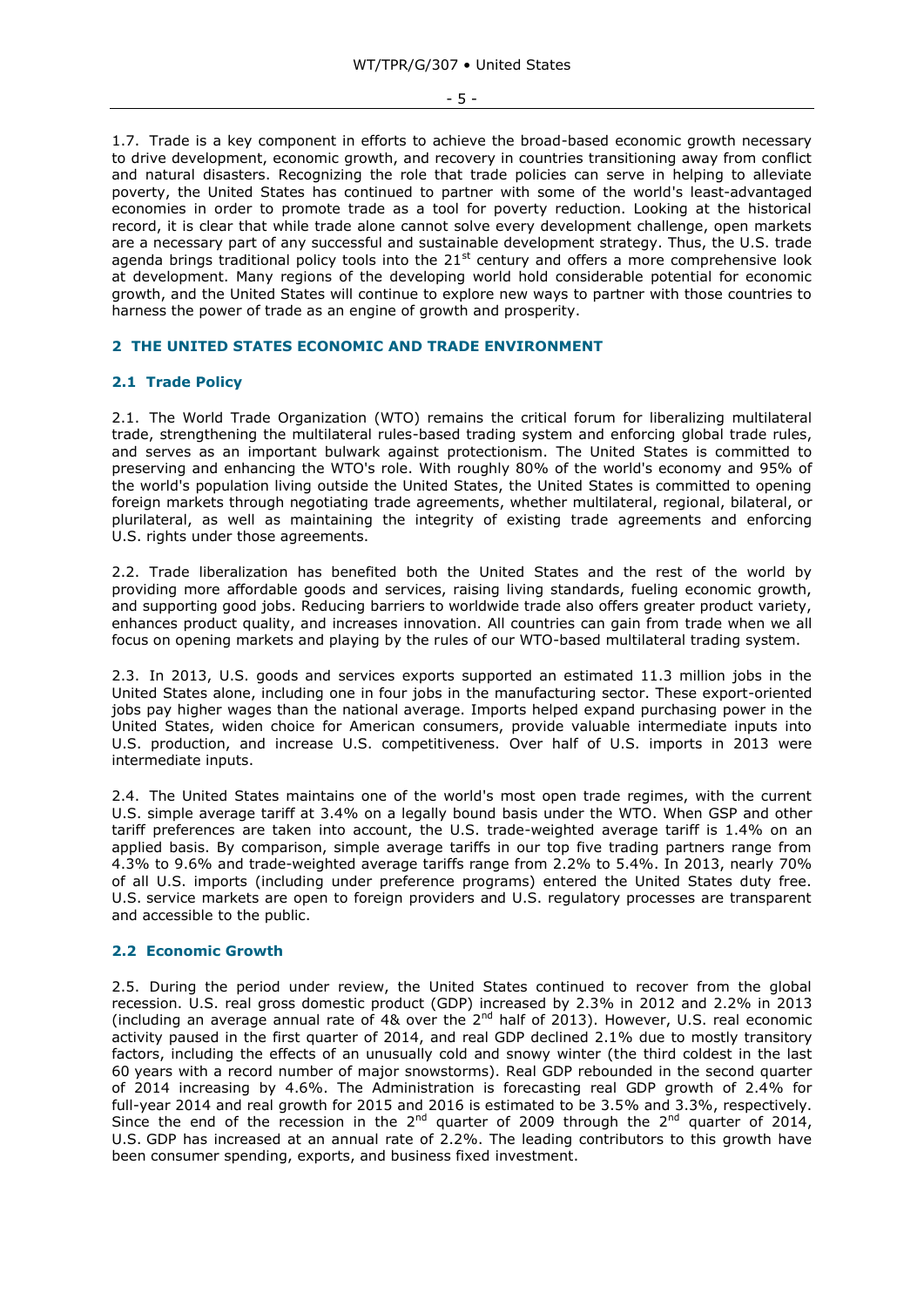- 6 -

2.6. Personal consumption expenditures, which account for nearly 70% of U.S. GDP, increased 4.3% between 2011 and 2013 and have contributed an average of 1.5 percentage points per quarter to GDP growth since the end of the recession (through  $2^{nd}$  quarter 2014). Business fixed investment increased 10.4% between 2011 and 2013, and has contributed an average of 0.6 percentage point per quarter to GDP growth since the end of the recession. Both U.S. real exports and imports of goods and services increased between 2011 and 2013, with exports up 6.4% and imports up 3.5%. Over the past 20 quarters of recovery (through  $2^{nd}$  quarter of 2014), real exports of goods and services have contributed 0.7 percentage point to U.S. GDP growth, roughly one-third of the growth in U.S. GDP. U.S. government expenditures declined by 3.4% between 2011 and 2013 - driven by a decline in federal government expenditures of 7.4% (led by a reduction in national defense funding of 9.7%). State and local government expenditures stayed roughly steady, declining by less than 1%.

# <span id="page-5-0"></span>**2.3 Federal Budget Deficit**

2.7. The Federal budget deficit has declined significantly over the period under review in both absolute terms and relative to GDP. The budget deficit dropped from US\$1.3 trillion (8.4% of GDP) in fiscal year 2011 to US\$1.1 trillion (6.8% of GDP) in fiscal year 2012, and to US\$680 billion (4.1% of GDP) in fiscal year 2013. The federal deficit as a share of GDP in fiscal year 2013 was less than half the 9.8% deficit recorded in fiscal year 2009. According to the *Mid-Session Review of the FY2015 Budget*, the federal budget deficit is projected to decline to US\$583 billion (3.4% of GDP) in FY2014 and US\$525 billion (2.9% of GDP) in FY2015. The deficit is estimated to average 2.5% of GDP from FY2015 through FY2024. The primary deficit (non-interest outlays less receipts) is projected to become a primary surplus in FY2021 and grow through the end of the forecast horizon. The debt-to-GDP ratio is projected to peak at 74.6% in FY2015 and then begin to decline, falling to 72.0% of GDP by FY2024 (equivalent to its FY2013 level). The progress in reducing the deficit as a share of GDP reflects both the stronger U.S. economy and the deficit reduction plan put into place by the United States.

## <span id="page-5-1"></span>**2.4 Nominal Savings/Investment**

2.8. U.S. gross saving as a percentage of gross national income has declined in recent years from a peak of 21.1% in 1998 to a low of 14.3% in 2009. It has since increased for the past four years reaching 17.0% in 2012 and 17.6% in 2013, the period under review. The increase in gross saving of US\$598 billion between 2011 and 2013 was primarily due to an increase in government saving of US\$613 billion. Deleveraging by households continued in 2012 as the personal saving rate reached a recent high of 7.2%. It dropped to just under 5% in 2013, but is still roughly double the low of 2.5% reached in 2005.

2.9. U.S. gross investment increased by US\$367 billion between 2011 and 2013, 60% the increase in U.S. gross saving. With levels of U.S. saving growing faster than domestic investment, a decline in net inflows of capital occurred, from US\$461 billion in 2011 to US\$454 billion in 2012, and US\$401 billion in 2013.

# <span id="page-5-2"></span>**2.5 Labor Markets**

2.10. U.S. employment continued to increase during the period under review, up over 6 million between December 2011 and July 2014 (up 2.2 million between December 2011 and December 2012, up 2.3 million between December 2012 and December 2013, and up 1.6 million between December 2013 and July 2014). U.S. employment has increased by 9.3 million between the trough in February 2010 and July 2014, and private employment has increased for the past 53 consecutive months, up 9.9 million in all. Manufacturing employment has also increased, up over 700 thousand since February 2010, and accounted for one in 11 U.S. non-farm jobs in 2013. Service-producing industries (including government) employed 86% of all U.S. non-farm workers in 2013, and services jobs are up nearly 8 million since February 2010. With the improvement in U.S. employment during this period, the unemployment rate has also declined, dropping from a high of 10.0% in October 2009 to 6.2% in July 2014. Since January 2013, the unemployment rate has declined by 1.7 percentage points.

2.11. Although the labor market continues to improve, the recovery is not yet complete. Even with the recent declines, the unemployment rate remains above the estimates of its longer-run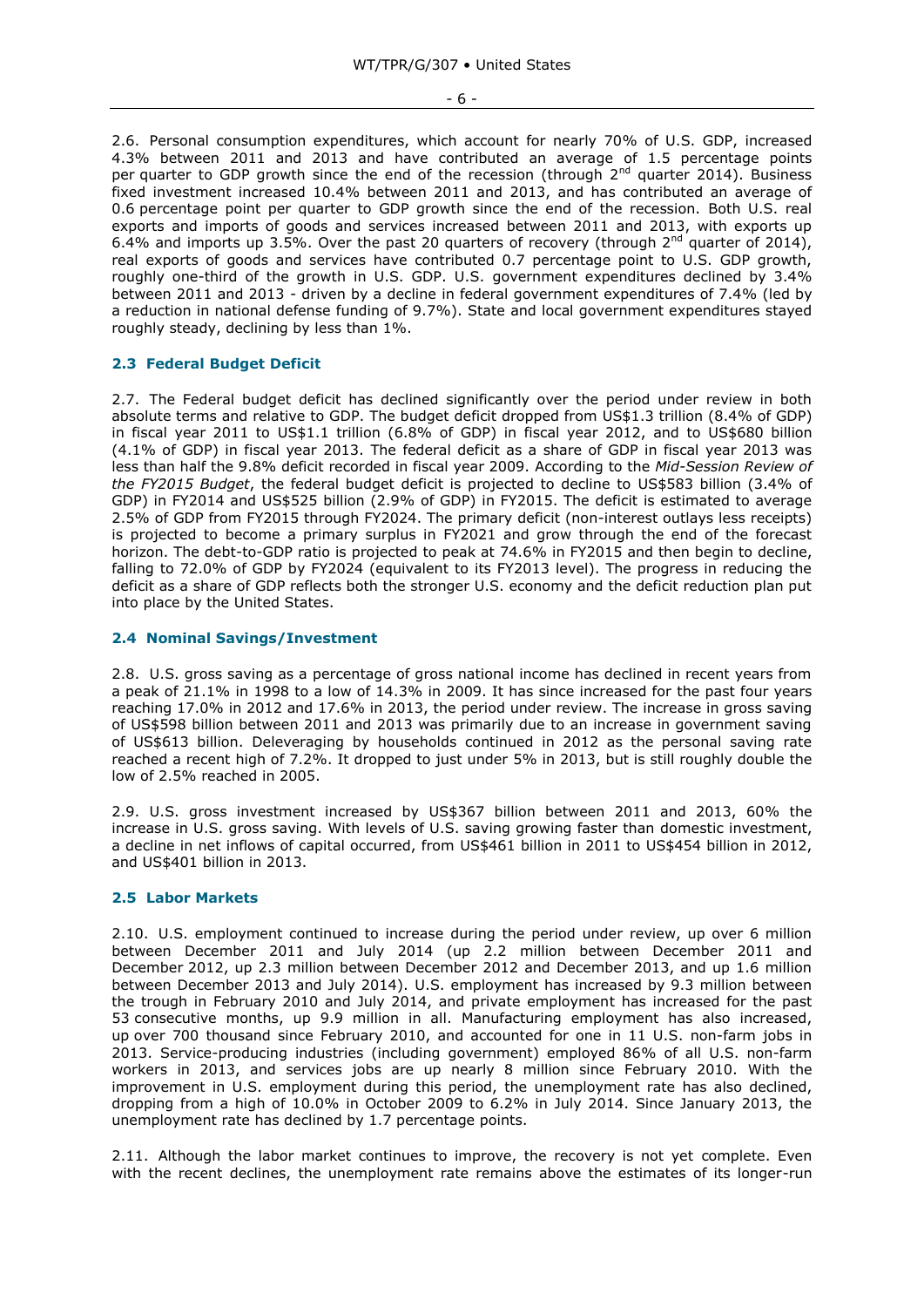level. Labor force participation also appears to be weaker than expected based on changing demographics and the level of unemployment. Most measures of labor compensation have also been rising slowly – another indication of the significant slack which remains in the U.S. labor market.

## <span id="page-6-0"></span>**2.6 Productivity**

2.12. Labor productivity, as measured by output per hour worked, grew by nearly 2% between 2011 and 2013 (up 1% in 2012 and up 0.9% in 2013). Manufacturing productivity grew nearly 60% faster, up 3.0% between 2011 and 2013 (up 1.0% in 2012 and up 2.0% in 2013).

#### <span id="page-6-1"></span>**2.7 Exports, Imports, and the Trade Balance**

2.13. Nominal U.S exports of goods and services increased by 7% between 2011 and 2013 (from US\$2.13 trillion to US\$2.28 trillion), higher than the growth in world exports of 5.5% during the same period. This is considerably slower than the 33% increase in exports between 2009 and 2011, during the recovery from the global trade collapse. Nominal U.S. imports of goods and services increased by 3% between 2011 and 2013 (from US\$2.68 trillion to US\$2.76 trillion). As a share of nominal GDP, U.S. goods and services exports increased to record levels of nearly 14% from 2011 through 2013. U.S. goods and services imports decreased from 17.3% of GDP in 2011 to 16.5% of GDP in 2013.

2.14. The United States was the recipient of 16.9% of goods and services exports from the rest of the world (excluding intra-EU exports) in 2013. The United States supplied 14.3% of goods and services imports to the rest of the world (excluding intra-EU imports).

2.15. During the period of review, the U.S. goods and services trade deficit with other countries (on a national income and product accounts basis) decreased by 12.4% from US\$580 billion in 2011 (3.7% of U.S. GDP) to US\$508 billion in 2013 (3.0% of U.S. GDP). Excluding the recession year of 2009, the trade deficit in 2013 was at its lowest level since 2003 in value and was at its lowest level since 1999 as a share of GDP. This is down from an all-time high of US\$771 billion, or 5.6% of GDP, in 2006.

#### <span id="page-6-2"></span>**2.8 Challenges to the U.S. and Global Recovery**

2.16. The U.S. economy is projected to expand at a healthy pace over the next several years, but it will continue to face a number of challenges, both domestic (housing sector and fiscal policy) and international (growth slowdown from abroad).

2.17. After previous recessions, the rebound in housing activity spurred recoveries. During this recovery, the overhang of foreclosed and distressed properties constrained construction. Although having improved in 2012, and early 2013, housing activity has recently flattened from its earlier pace (likely due in large part to a sharp increase in mortgage interest rates in the spring of 2013). The outlook for housing remains favourable in light of improving conditions in the labor market and the broader economy and the potential for a faster pace of household formation going forward. However, the sector continues to face a number of challenges, including a restricted supply of mortgage credit and high number of mortgage holders with negative equity.

2.18. Similarly, discretionary fiscal policy has typically boosted growth in years just after a recession. But this policy shifted quickly from expansionary to contractionary as the recovery progressed. The negative impact of contractionary fiscal policy has been considerably less in 2014 than in 2013 due in part to the Bipartisan Budget Act of 2013 and the subsequent Consolidated Appropriations Act of 2014 which partially reversed the sharp cuts imposed under sequestration scheduled to take effect in 2014 and 2015. It is anticipated that fiscal drag over the next few years is likely to be relatively low.

2.19. The trajectory of foreign demand growth will have important implications for the overall pace of growth of U.S. exports and economic activity. The current post-financial crisis recovery has been exceptionally weak in comparison to past recoveries, most notably in Europe but also with growth in many emerging market economies decelerating relative to the pre-crisis rates of growth.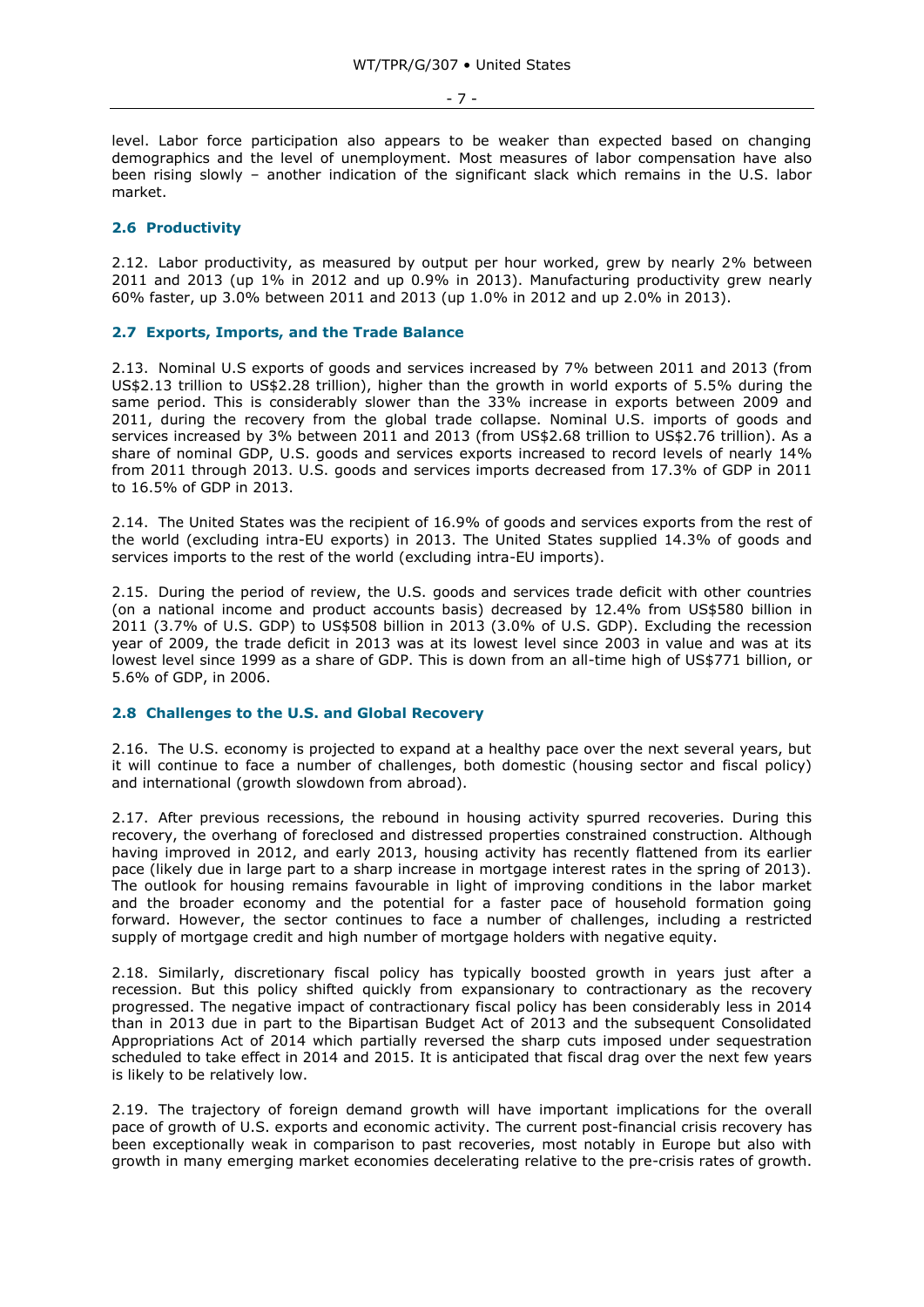Should foreign demand growth continue to be sluggish, it will present a challenge for U.S. exports, which have been an important source of strength for the U.S. economy.

2.20. More generally, global rebalancing has been a mixed success. The current account balances of the United States and China have declined substantially, as has the aggregate of imbalances relative to global GDP. Some of this adjustment reflects real changes in underlying fundamentals – such as a reduction in the undervaluation of the real exchange rate in China and increased saving and domestic energy production in the United States. Elsewhere, however, current account balances have swung from deficit to surplus in parts of Europe and in Korea while the surpluses of many Asian economies and Germany remain large. Moreover, the adjustment process has been inefficiently asymmetric with deficit economies contributing a far larger share to global adjustment through employment-constraining compressed domestic demand growth. The expected boost in demand growth by surplus economies needed to offset weaker demand growth in deficit economies has yet to materialize. The net result has been a slower global adjustment process and a weaker and more fragile global economy than necessary or desired.

## <span id="page-7-0"></span>**2.9 Conclusion**

2.21. The WTO rules-based system has proved its value in supplying the framework of rules, rights and obligations and the United States remains firmly committed to this institution. The United States looks to work with other members to achieve further significant liberalization and expansion of world trade through the WTO, which will benefit both developing and developed countries.

# <span id="page-7-1"></span>**3 OPENNESS AND ACCOUNTABILITY: BUILDING SUPPORT FOR TRADE**

3.1. Support for the United States' active trade agenda – including for bilateral and regional trade agreements as well as U.S. participation in the WTO – has been built through extensive outreach to U.S. industry leaders, entrepreneurs, farmers, ranchers, small business owners, workers, state and local government officials, and advocates for labor rights, environmental protection, and public health, among other issues. Constant coordination with Congress is also vital. The United States views the act of consulting with those interested in and affected by issues as an important part of any government's responsibility. Advice from such stakeholders is both a critical and integral part of the trade policy process.

3.2. As a result, the Administration has sought to broaden opportunities for public input and increased transparency of trade policy. This has been accomplished in part via increased use of the U.S. Trade Representative's (USTR) website, social media, and newsletter communications; online posting of *Federal Register* Notices soliciting public comment and input and publicizing Trade Policy Staff Committee (TPSC) public hearings; increasing transparency regarding specific policy initiatives; managing the agency's increased outreach and engagement with small and medium-sized businesses; meetings with a broad array of domestic stakeholders; and speeches to associations and conferences around the country regarding trade. In addition to public outreach, USTR is responsible for administering the statutory advisory committee system created by Congress under the Trade Act of 1974, as amended, as well as facilitating formal consultations with state and local governments regarding trade issues which may impact them. These efforts are bringing U.S. trade policy into greater balance with the concerns and aspirations of the American people.

#### <span id="page-7-2"></span>**3.1 Policy coordination**

3.3. USTR has primary responsibility, with the advice of the interagency trade policy organization, for developing and coordinating the implementation of U.S. trade policy, including on commodity matters (for example, coffee and rubber) and, to the extent they are related to trade, direct investment matters. Under the Trade Expansion Act of 1962, Congress established an interagency trade policy mechanism to assist with the implementation of these responsibilities. This organization, as it has evolved, consists of three tiers of committees that constitute the principal mechanism for developing and coordinating U.S. Government positions on international trade and trade-related investment issues.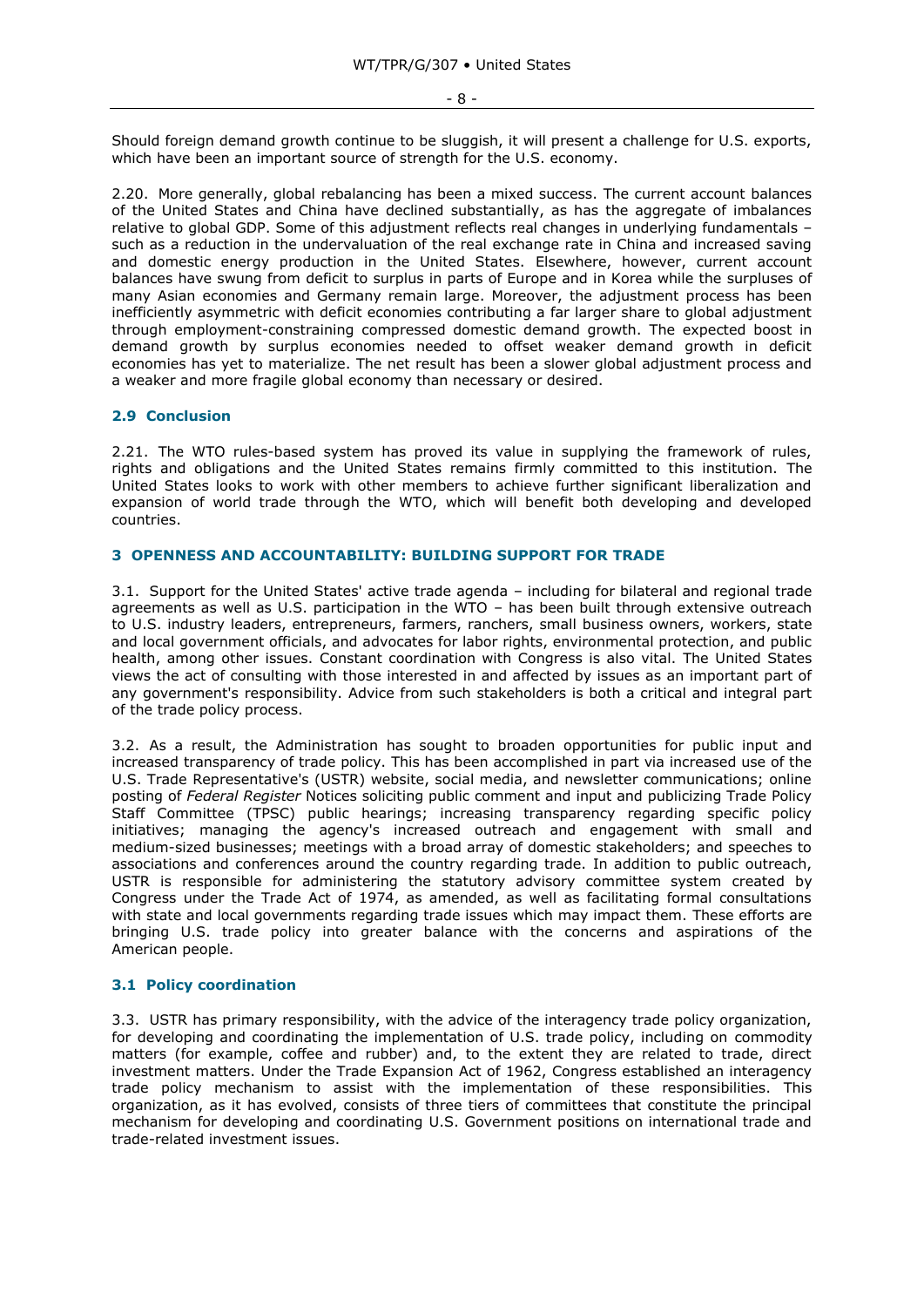3.4. The Trade Policy Review Group (TPRG) and the Trade Policy Staff Committee (TPSC), administered and chaired by USTR, are the subcabinet interagency trade policy coordination groups that are central to this process. The TPSC is the first-line operating group, with representation at the senior civil servant level. Supporting the TPSC are more than 80 subcommittees responsible for specialized issues. The TPSC regularly seeks advice from the public on its policy decisions and negotiations through *Federal Register* Notices and public hearings. In 2013 and 2014, the TPSC held public hearings on U.S. negotiating objectives for the proposed Transatlantic Trade and Investment Agreement (May 2013), the participation of Japan in the Trans-Pacific Partnership (July 2013), China's compliance with its WTO Commitments (November 2013), the annual Special 301 report on intellectual property protection (February 2013 and February 2014), the Trade in Services Agreement (March 2013), eligibility for the U.S. Generalized System of Preferences (GSP) (March 2013), the eligibility of Burma and the Lao People's Democratic Republic for benefits under the GSP program, and negotiating objectives for the Environmental Goods Agreement (June 2014).

3.5. Through the interagency process, USTR requests input and analysis from members of the appropriate TPSC subcommittee or task force. The conclusions and recommendations of this group are then presented to the full TPSC and serve as the basis for reaching interagency consensus. If agreement is not reached in the TPSC, or if particularly significant policy questions are being considered, issues are referred to the TPRG (Deputy USTR/Under Secretary level) or to the Deputies Committee of the National Security Council/National Economic Council. Issues of the greatest importance move to the Principals Committee of the NSC/NEC for resolution by the Cabinet, with or without the President in attendance.

3.6. Member agencies of the TPSC and the TPRG consist of the U.S. Departments of Commerce, Agriculture, State, Treasury, Labor, Justice, Defense, Interior, Transportation, Energy, Health and Human Services, Homeland Security, the Environmental Protection Agency, the Office of Management and Budget, the Council of Economic Advisers, the Council on Environmental Quality, the U.S. Agency for International Development, the Small Business Administration, the National Economic Council, and the National Security Council. The U.S. International Trade Commission is a non-voting member of the TPSC and an observer at TPRG meetings. Representatives of other agencies also may be invited to attend meetings depending on the specific issues discussed.

# <span id="page-8-0"></span>**3.2 Public engagement and transparency**

3.7. Through its blog and website pages, http://www.ustr.gov, USTR shares updated information about the United States' efforts to support jobs by opening markets and enforcing America's rights in the rules-based global trading system. Interactive tools on the site allow the public to stay informed of USTR's day-to-day operations. The public is also invited to sign up on USTR's homepage to receive the weekly e-mail newsletter, which highlights USTR's efforts to engage the public, open markets and enforce trade agreements around the world. This is a useful tool for small businesses and stakeholders outside Washington, D.C. to stay informed about trade policy developments and new market opportunities.

3.8. Throughout 2013 and 2014, USTR has issued Federal Register Notices to solicit public comment and has held public hearings at USTR regarding a wide array of trade policy initiatives. Public comments received in response to Federal Register Notices are available for inspection online at http://www.regulations.gov. Some examples of trade policy initiatives for which USTR has sought public comment include those related to the Trade in Services Agreement (TiSA), the Environmental Goods Agreement, in addition to those related to the ongoing negotiations of the Transatlantic Trade and Investment Partnership Agreement (T-TIP) and the Trans-Pacific Partnership (TPP).

3.9. USTR has also taken steps in specific issue areas to increase transparency and augment opportunities for public input, such as through the inclusion of stakeholders at the T-TIP and TPP negotiations. In 2013, USTR hosted two separate forums during the U.S.-hosted rounds of the T-TIP. These events included over 350 global stakeholders at each forum. In addition, USTR worked with each TPP partner hosting negotiating rounds to plan events open to registered stakeholder participation. These events included briefings from chief negotiators and provided multiple opportunities to provide input into the negotiations, including those with respect to chapters addressing environment, tobacco, investment, pharmaceuticals and intellectual property. In addition, USTR created opportunities for the public and other interested stakeholders to receive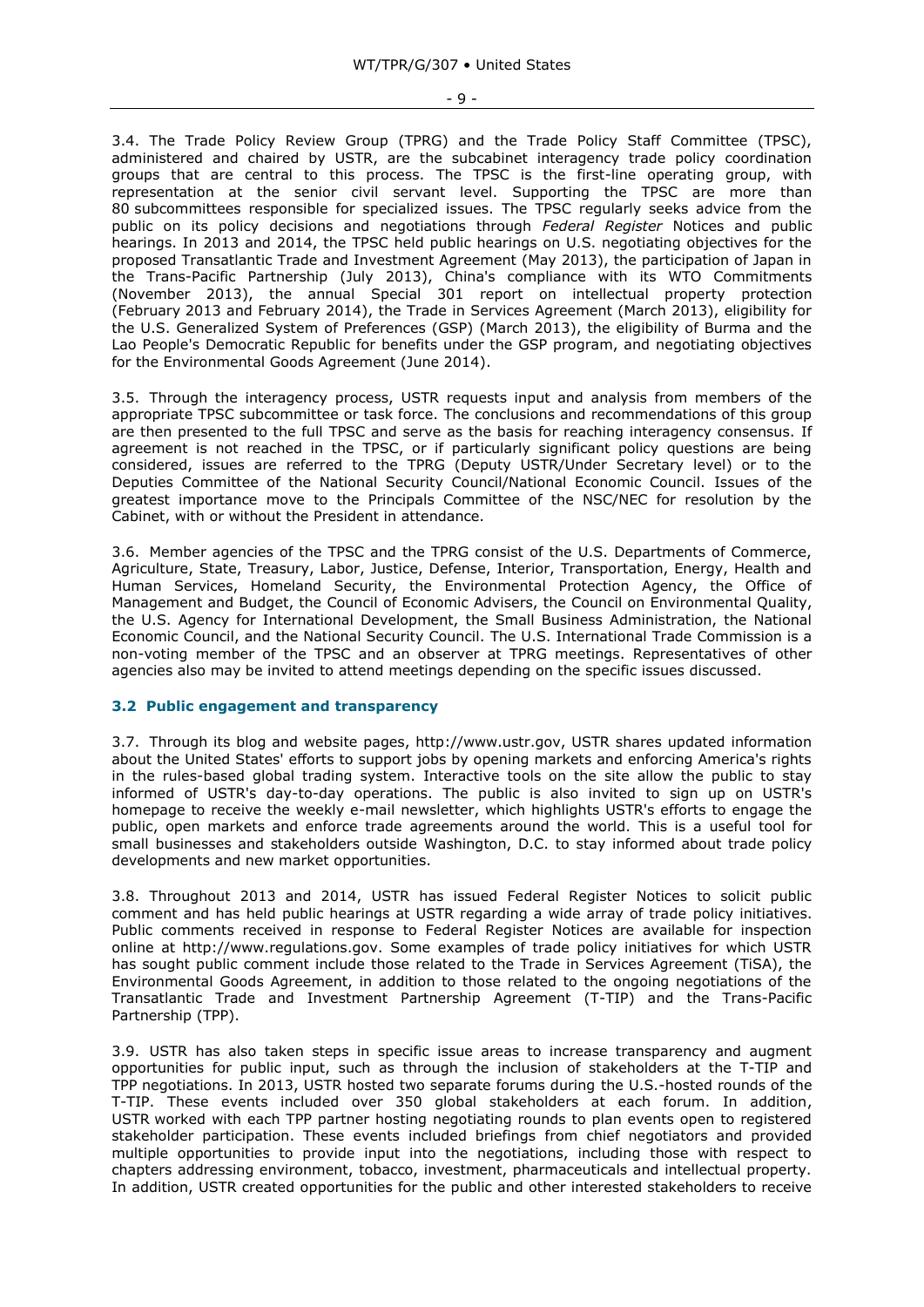#### - 10 -

real-time, detailed briefings from senior USTR officials and technical leads of the TPP negotiations at the conclusion of negotiating rounds.

# <span id="page-9-0"></span>**3.3 Advisory committee process**

3.10. The United States continues to rely on its trade advisory committee system as an integral part of its efforts to ensure that U.S. trade policy and trade negotiating objectives adequately reflect U.S. public and private sector interests. The trade advisory committee system consists of 28 advisory committees, with a total membership of over 500 advisors. It includes committees representing sectors of industry, small business, and agriculture; labor, environment, consumer, and health organizations; as well as state and local interests. The system is arranged in three tiers: the President's Advisory Committee for Trade Policy and Negotiations (ACTPN); five policy advisory committees dealing with environment, labor, agriculture, Africa, and state and local issues; and 22 technical advisory committees in the areas of industry and agriculture.

<span id="page-9-1"></span>*Tier I: President's Advisory Committee on Trade Policy and Negotiations (ACTPN)*

3.11. The ACTPN consists of not more than 45 members who are broadly representative of the key economic sectors affected by trade. The President appoints ACTPN members to four-year terms not to exceed the duration of the committee's charter. Members of ACTPN are appointed to represent a variety of interests including non-Federal Governments, labor, industry, agriculture, small business, service industries, retailers, and consumer interests.

## <span id="page-9-2"></span>*Tier II: The Policy Advisory Committees*

3.12. Members of the five policy advisory committees are appointed by USTR or in conjunction with other Cabinet officers. The Intergovernmental Policy Advisory Committee on Trade (IGPAC), the Trade and Environment Policy Advisory Committee (TEPAC), and the Trade Advisory Committee on Africa (TACA) are appointed and managed by USTR. The Agricultural Policy Advisory Committee for Trade (APAC) is managed jointly with the Department of Agriculture and the Labor Advisory Committee for Trade Negotiations and Trade Policy (LAC) is managed jointly with the Department of Labor. Each committee provides advice based upon the perspective of its specific area and its members are chosen to represent the diversity of interests in those areas.

# <span id="page-9-3"></span>*Tier III: The Technical and Sectoral Advisory Committee*

3.13. The 22 technical and sectoral advisory committees are organized into two areas: agriculture and industry. Representatives are appointed jointly by the U.S. Trade Representative and the Secretaries of Agriculture and Commerce, respectively. Each sectoral or technical committee represents a specific sector, commodity group, or functional area and provides specific technical advice concerning the effect that trade policy decisions may have on its sector or issue.

# <span id="page-9-4"></span>**3.4 State and local government relations**

3.14. USTR maintains consultative procedures between Federal trade officials and state and local governments. USTR informs the states, on an ongoing basis, of trade-related matters that directly relate to, or that may have a direct effect on, them. U.S. territories may also participate in this process. USTR also serves as a liaison point in the Executive Branch for state and local government and Federal agencies to transmit information to interested state and local governments, and relay advice and information from the states on trade-related matters. This is accomplished through a number of mechanisms, detailed below.

# <span id="page-9-5"></span>*State Point of Contact System and IGPAC*

3.15. For day-to-day communications, pursuant to the NAFTA and Uruguay Round implementing legislation and Statements of Administrative Action, USTR created a State Single Point of Contact (SPOC) system. The Governor's office in each state designates a single contact point to disseminate information received from USTR to relevant state and local offices and assist in relaying specific information and advice from the states to USTR on trade-related matters. The SPOC network ensures that state governments are promptly informed of Administration trade initiatives so their companies and workers may take full advantage of increased foreign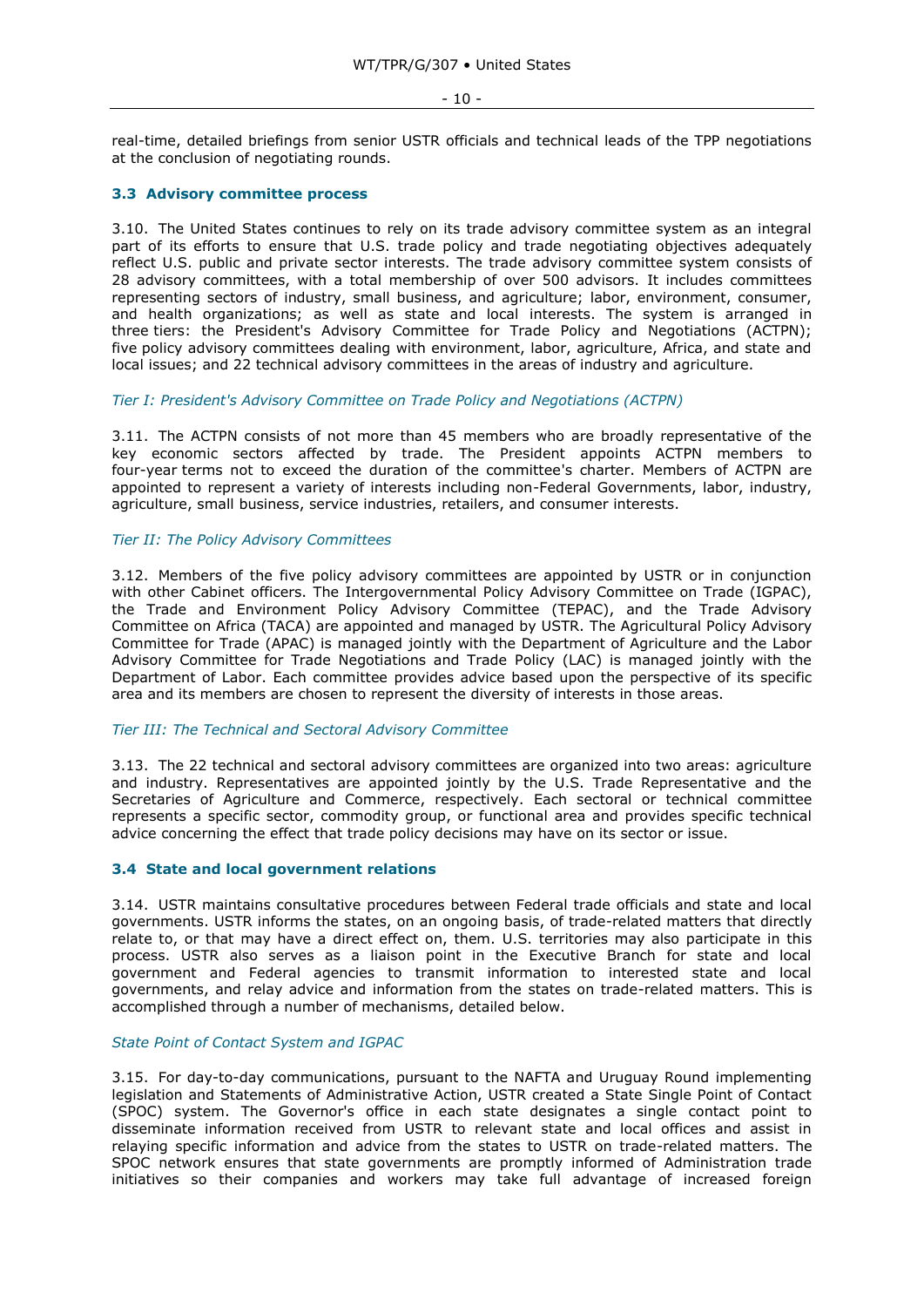market access and reduced trade barriers. It also enables USTR to consult with states and localities directly on trade matters which may affect them.

3.16. IGPAC makes recommendations to USTR and the Administration on trade policy matters from the perspective of state and local governments. IGPAC has been briefed and consulted on trade priorities of interest to states and localities, including: implementation efforts on Trade Agreements with Colombia and South Korea; the Trans-Pacific Partnership Agreement; the Transatlantic Trade and Investment Partnership; Russia's Accession to the WTO; the Trade in Services Agreement; enforcement mechanisms with China; and other matters. IGPAC members are also invited to participate in monthly teleconference call briefings, similar to teleconference calls held for State Points of Contact and chairs of the advisory committees.

#### <span id="page-10-0"></span>*Meetings of State and Local Associations and Local Chambers of Commerce*

3.17. USTR officials participate frequently in meetings of state and local government associations and local chambers of commerce to apprise them of relevant trade policy issues and solicit their views. USTR senior officials have met with the National Governors Association, regional governors' associations such as the Council of Great Lakes Governors, the National Conference of State Legislatures, and other state commissions and organizations. Additionally, USTR officials have addressed gatherings of state and local officials and port authorities around the country.

#### <span id="page-10-1"></span>*Consultations Regarding Specific Trade Issues*

3.18. USTR initiates consultations with particular states and localities on issues arising under the WTO and other U.S. trade agreements and frequently responds to requests for information from state and local governments. Topics of interest since the last U.S. Trade Policy Review included the Trans-Pacific Partnership, the Trade in Services Agreement and the Transatlantic Trade and Investment Partnership and implementation of approved trade agreements with Colombia, Panama, and South Korea, the application of the WTO Government Procurement Agreement, General Agreement on Trade in Services issues, enforcement of trade agreements, and consultations with individual states regarding applicable trade remedy investigations.

# <span id="page-10-2"></span>**4 TRADE POLICY DEVELOPMENTS SINCE 2012**

#### <span id="page-10-3"></span>**4.1 WTO Agreements and Initiatives**

4.1. The United States maintains an abiding commitment to the rules-based multilateral trading system, which advances the well-being of the people of the United States and of our trading partners. The WTO plays a vital role in securing new economic opportunities for all traders and promoting global growth and development with widely shared benefits. The WTO agreements also provide a foundation for high-standard U.S. bilateral and regional agreements that make a positive contribution to a dynamic and open global trading system based on the rule of law.

4.2. During the review period, the United States continued efforts to strengthen the rules-based multilateral trading system, including through new initiatives, as evidenced by the U.S. role in the negotiations to expand the Information Technology Agreement (ITA), as well as the launch of the Environmental Goods Agreement negotiations. The ITA expansion negotiations were launched by the United States and five other ITA Participants in May 2012; by November 2013, the number of Participants involved in the negotiations grew to 27 Participants representing around 90% of global trade in technology goods. The United States is working closely with other Members towards achieving agreement on a balanced and commercially significant product list in the shortest timeframe possible. In July 2014, the United States and 13 other WTO members, accounting for 86% of global trade in environmental goods, launched the EGA negotiations. Achieving global free trade in environmental goods is a key part of both the President's Climate Action Plan and U.S. trade and environmental policy.

4.3. At the WTO's Eighth Ministerial Conference (MC8) in December 2011, there was a consensus among Ministers that the DDA was at an impasse, and that fresh, credible approaches were needed to further trade liberalization. The Ministerial Conference noted that "Members need to more fully explore different negotiating approaches," and reiterated previous ministerial guidance that, where progress can be achieved on specific elements of the DDA, provisional or definitive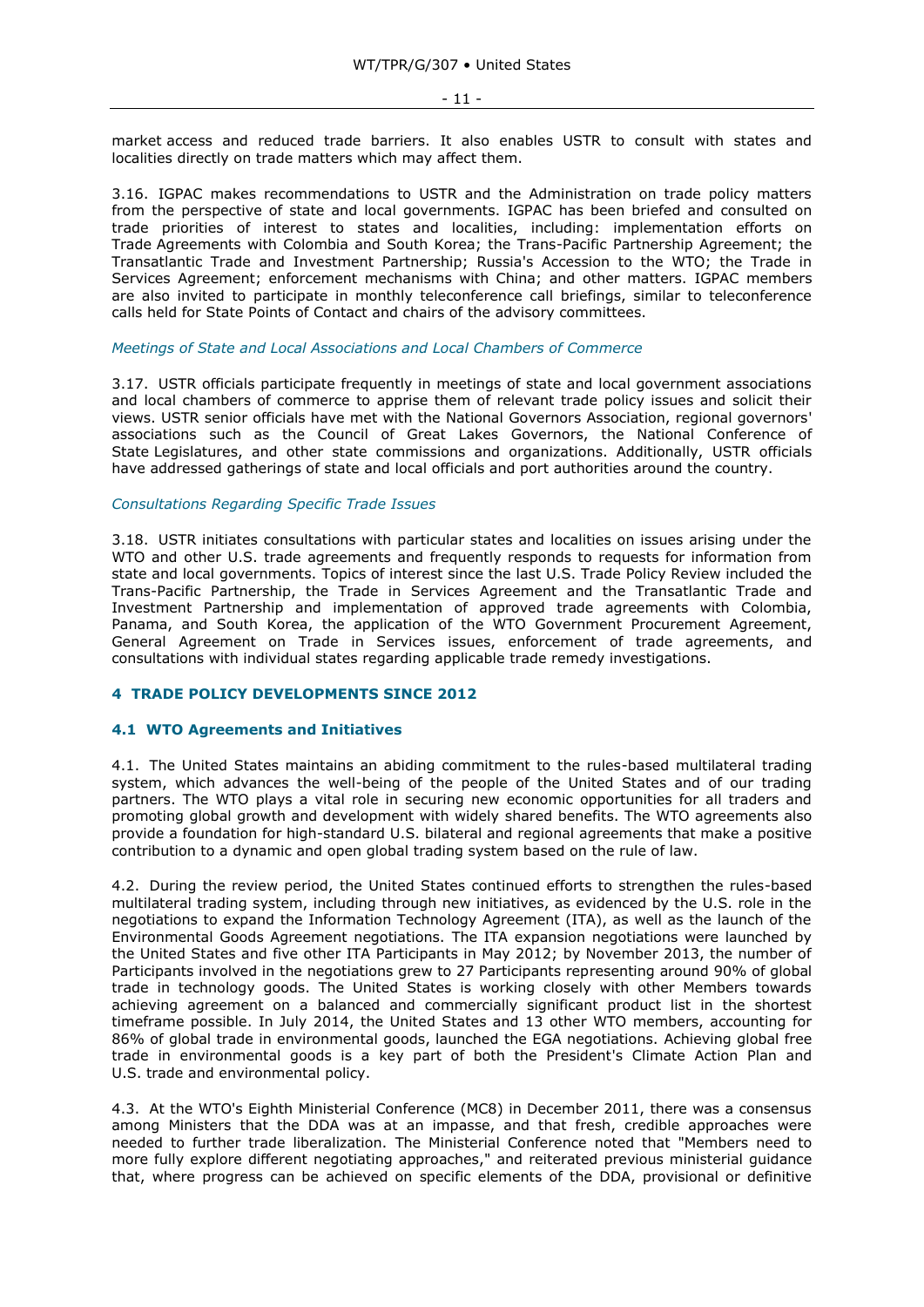agreements might be reached before all elements of the negotiating agenda are fully resolved. During the course of 2012 and 2013, Members took the MC8 guidance to heart in working collectively to complete the historic "Bali Package". The Bali package reflected the approach called for at MC8, and included the first new multilateral agreement, the Trade Facilitation Agreement (TFA), in the nearly 20-year history of the WTO. Unfortunately, at the time of the submission of this report, the future of the Bali Package and the entire post-Bali agenda is at serious risk because of the efforts of a small group of countries to block the TFA's implementation in accordance with the terms established by all WTO Ministers at Bali. The United States remains committed to implementation of all Bali decisions, as agreed in December 2013 and hopes that those Members will decide to implement Bali as previously agreed.

4.4. Since entry into force of the Uruguay Round Agreements in 1995, a central theme of U.S. policy has been to undertake the effective and timely implementation of WTO commitments. The United States believes it is not only important for American trade interests, but for the WTO system as a whole, to ensure that all Members meet their commitments. The various manifestations of this policy range from active and constructive participation in the deliberations of WTO committees to the use of the dispute settlement mechanism. U.S. trade policy seeks to support and advance the rule of law.

4.5. USTR coordinates the Administration's active monitoring of foreign government compliance with trade agreements to which the United States is a party and pursues enforcement actions, negotiating solutions, employing WTO and FTA institutional mechanisms, using dispute settlement procedures, and applying the full range of U.S. trade laws when necessary. Vigorous investigation efforts by relevant agencies help ensure that these agreements yield the maximum benefits in terms of ensuring market access for Americans, advancing the rule of law internationally, and creating a fair, open, and predictable trading environment. Ensuring full implementation of U.S. trade agreements is one of the Administration's strategic priorities.

4.6. To ensure the enforcement of WTO agreements, the United States has been one of the world's most frequent users of WTO dispute settlement procedures. Since the establishment of the WTO in 1994, the United States has filed 103 complaints at the WTO, thus far successfully concluding 70 of them by settling 29 cases favorably and prevailing in 41 others through litigation before WTO panels and the Appellate Body. The United States has obtained favorable settlements and favorable rulings in virtually all sectors, including manufacturing, intellectual property, agriculture, and services.

# <span id="page-11-0"></span>**4.2 Regional Initiatives**

4.7. As part of its broader efforts to liberalize trade, but still within the scope of WTO rules, the United States is also involved in several regional and bilateral initiatives which complement our efforts within the multilateral trading system. Like other Members of the WTO, the United States has created an extensive series of bilateral and regional trade and investment agreements. The WTO agreements have provided a foundation for high-standard U.S. bilateral and regional agreements that make a positive contribution to a dynamic and open global trading system based on the rule of law. To extend the benefits of trade more broadly, the United States is working with partners around the world to remove barriers to trade and enhance economic integration on a regional basis.

4.8. The United States has insisted on higher standards for U.S. trade agreements, and has taken a proactive approach, in close consultation with Congress and American stakeholders, to ensure trade agreements better serve American workers and business, and better reflect our values. Throughout 2013 and 2014, the United States has sought to intensify its efforts through regional initiatives, such as the TPP, as well as through bilateral engagement with major trading partners and emerging markets.

4.9. During the period of this review, the United States and its TPP partners – Australia, Brunei Darussalam, Canada, Chile, Japan, Malaysia, Mexico, New Zealand, Peru, Singapore, and Vietnam – made substantial progress toward completing the Trans-Pacific Partnership Agreement (TPP), a high-standard, 12 country Asia-Pacific trade and investment agreement. The TPP will advance U.S. economic interests with the fastest growing region of the world and expand U.S. exports, which are critical to U.S. economic growth and supporting and retaining high-paying,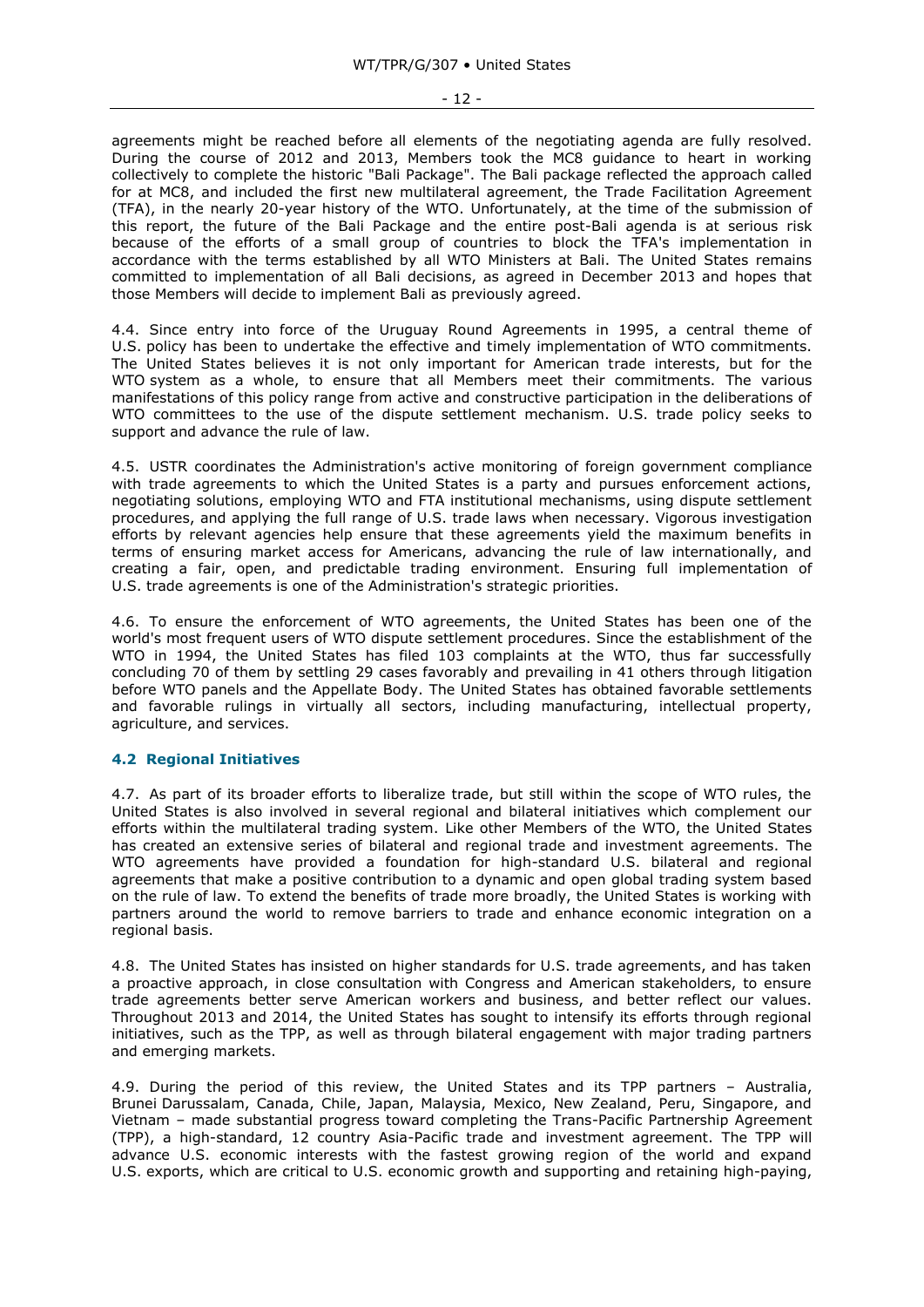high-quality jobs in the United States, while creating a platform for economic integration across the Asia-Pacific region.

4.10. The TPP will address new and emerging trade issues and 21st-century challenges, including issues related to market access, non-tariff barriers, intellectual property, cross-border services, e-commerce, investment, competition policy, state-owned enterprises, environment, and labor. In addition, the TPP will cover cross-cutting issues not included in previous trade agreements, such as regulatory coherence.

4.11. In July 2013, Japan formally joined the negotiations as the TPP's 12th member, adding significantly to the economic benefits of TPP and underscoring its importance as the most promising pathway for free trade in the Asia-Pacific.

4.12. The following regional initiatives are each examples of the WTO-complementary liberalization efforts pursued by the United States.

## <span id="page-12-0"></span>**4.2.1 North American Free Trade Agreement**

4.13. On 1 January 1994, the North American Free Trade Agreement between the United States, Canada, and Mexico (NAFTA) entered into force. All remaining duties and quantitative restrictions were eliminated, as scheduled, on 1 January 2008. NAFTA created the world's largest free trade area, which now links 470 million people producing roughly US\$19.5 trillion worth of goods and services. By dismantling barriers, NAFTA has led to increased trade and investment, growth in employment, and enhanced competitiveness. Trade between the United States and its NAFTA partners has soared since the agreement entered into force. U.S. goods exports to NAFTA partners have increased by 271% between 1993 and 2013, from US\$142 billion to an estimated US\$527 billion.

4.14. After signing NAFTA, the United States, Canada, and Mexico concluded supplemental agreements on labor and environment. Under these agreements, the parties are, among other things, obligated to effectively enforce their environmental and labor laws. The agreements also provide frameworks for cooperation among the parties on a wide variety of labor and environmental issues. In connection with NAFTA, the United States and Mexico also agreed to fund a development bank to address environmental infrastructure needs along the U.S.-Mexico border.

4.15. The United States, together with Mexico and Canada, have continued efforts to ensure that trade liberalization and efforts to protect the environment are mutually supportive. In 2012, the NAFTA Free Trade Commission (FTC), NAFTA's central oversight body, approved a work plan to strengthen cooperation between the FTC and the North American Commission for Environmental Cooperation (CEC). Trade officials from the three countries participated in the development of the CEC's 2013-14 work plan, which was formally adopted in July 2013. The work plan focuses on collaborative actions in three areas: greening transportation, tackling climate change while improving air quality, and addressing trade in electronic waste.

# <span id="page-12-1"></span>**4.2.2 Central America and the Dominican Republic**

4.16. On 5 August 2004, the United States signed the Dominican Republic-Central America-United States Free Trade Agreement (CAFTA-DR) with five Central American countries (Costa Rica, El Salvador, Guatemala, Honduras, and Nicaragua) and the Dominican Republic. The CAFTA-DR is the first free trade agreement between the United States and a group of smaller developing economies. This agreement is creating new economic opportunities by eliminating tariffs, opening markets, reducing barriers to services, and promoting transparency. It is facilitating trade and investment among the seven countries and furthering regional integration.

4.17. Central America and the Dominican Republic represent the third largest U.S. export market in Latin America, behind Mexico and Brazil. U.S. goods exports to the CAFTA-DR countries were valued at US\$30 billion in 2013. Combined total two-way trade in 2013 between the United States and Central America and the Dominican Republic was US\$60 billion.

4.18. The agreement entered into force for the United States and El Salvador, Guatemala, Honduras, and Nicaragua during 2006, for the Dominican Republic on 1 March 2007, and for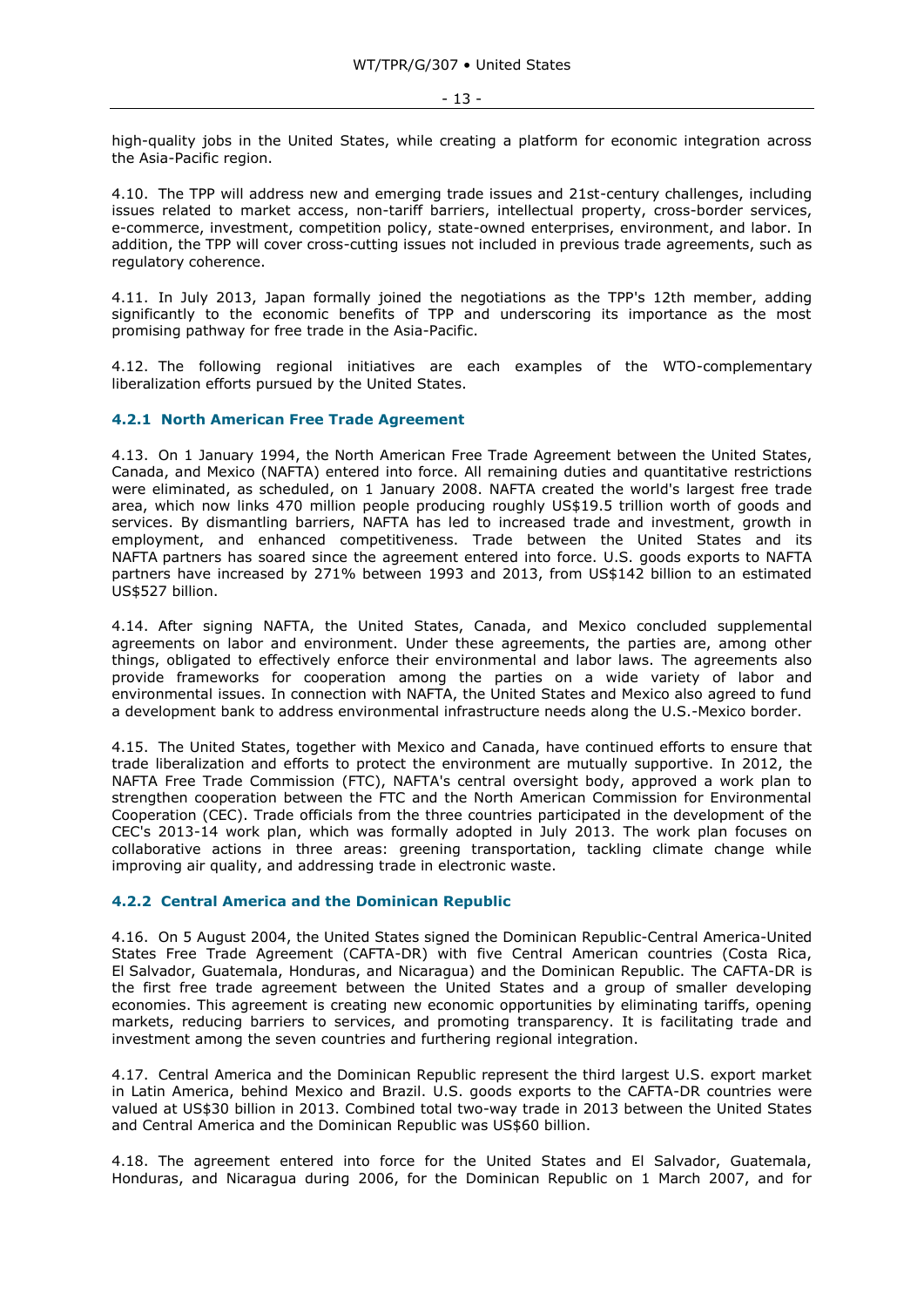Costa Rica on 1 January 2009. With the addition of Costa Rica, the CAFTA-DR is in force for all seven countries that signed the agreement.

4.19. In May 2013 and April 2014, senior officials from the United States and the CAFTA-DR countries held meetings of the Environmental Affairs Council established under the environment chapter of the FTA to oversee implementation of and review progress under the chapter and to consider the implementation of environmental cooperation activities under the related Environmental Cooperation Agreement. The Parties held a public session, which included participation from civil society, business, and members of the press.

4.20. In September 2014, the United States announced that it would proceed with a labor enforcement case against Guatemala under the CAFTA-DR. The U.S. has engaged extensively with Guatemala to improve labor law enforcement, including the signing in April 2013 of an enforcement plan to improve labor conditions. Guatemala has taken a number of important steps to implement the enforcement plan, and the U.S. will continue to work closely with Guatemala to resolve remaining concerns.

# <span id="page-13-0"></span>**4.2.3 Asia-Pacific Economic Cooperation Forum**

4.21. Since it was founded in 1989, the Asia-Pacific Economic Cooperation (APEC) forum has been instrumental in promoting regional and global trade and investment and is central to our efforts to achieve a seamless economy in the Asia-Pacific region that will expand opportunities for U.S. exporters, services providers, and workers, providing greater economic growth across the region.

4.22. As of March 2013, the 21 APEC member economies collectively accounted for about 40% of the world's population, half of global trade, and 60% of total GDP. In 2013, U.S.-APEC total trade in goods was an estimated US\$2.5trillion. Total trade in services was US\$376 billion in 2012 (latest data available). The significant value of U.S. trade in the Asia-Pacific region underscores the importance of the region as a market for U.S. exports and the significant role APEC continues to play in promoting trade and investment liberalization and facilitation in the region.

4.23. In 2014, during China's APEC host year, the United States worked with APEC to build on the commitments of previous years, as well as to launch work on other issues of priority to the United States, that will help promote economic growth and support jobs for American workers and businesses. The United States and China joined with APEC economies to endorse a capacity building plan to help developing APEC economies improve the efficiency of supply chains, as measured by reductions in time, cost, and uncertainty of shipments. The projects in the plan will match closely with the provisions of the WTO Trade Facilitation Agreement and use the resources in the Supply Chain Connectivity Sub-Fund, established by APEC Leaders in 2013. APEC's supply chain work will make it significantly cheaper, easier, and faster for businesses to trade in the Asia-Pacific. APEC is working closely with supply chain experts in the region through the new APEC Alliance for Supply Chain Connectivity (A2C2) to advance these goals.

4.24. Work continued, as well, toward the implementation of APEC Leaders' ground-breaking 2011 commitment to reduce their tariffs on an agreed list of environmental goods to 5% or less by 2015. The Public-Private Partnership on Environmental Goods and Services (PPEGS), having been established by APEC Leaders at their meeting in 2013, met for the first time in August in Beijing. This is a forum where APEC governments and industry representatives collectively address critical issues impacting this sector, including addressing non-tariff barriers impacting trade in environmental goods and services.

4.25. APEC also showed leadership by continuing efforts to strengthen the implementation of good regulatory practices and launching a set of actions designed for enabling the growth of global value chains.

#### <span id="page-13-1"></span>**4.2.4 The U.S.-ASEAN Trade and Investment Framework Arrangement**

4.26. The United States is pursuing several initiatives to expand and deepen economic engagement with the 10 member countries of the fast-growing Association of South East Asian Nations (ASEAN). With a population of approximately 620 million and a combined GDP of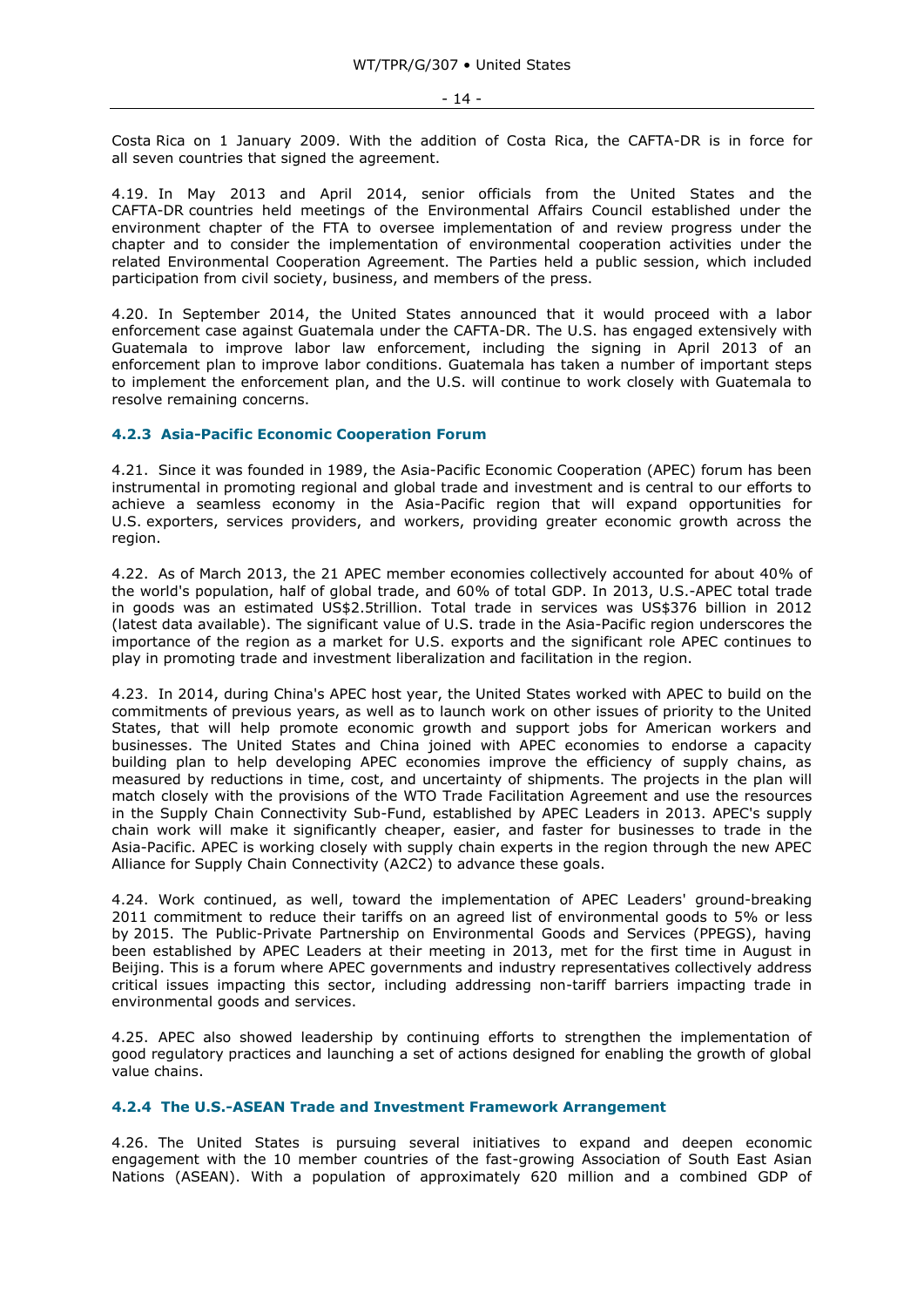- 15 -

US\$2.3 trillion, ASEAN collectively represents the United States' fourth largest export market and fifth largest trading partner. Under a Trade and Investment Framework Arrangement signed in 2006, the United States is working with ASEAN countries to enhance and deepen the U.S.-ASEAN economic relationship and support ASEAN regional integration. In late 2012, the United States and ASEAN launched the U.S.-ASEAN Expanded Economic Engagement (E3) initiative to further elevate and build the U.S.-ASEAN trade and investment relationship.

## <span id="page-14-0"></span>**4.2.5 Engagement with the Middle East and North Africa**

4.27. The revolutions and other changes that swept through the Middle East and North Africa (MENA) in 2011 prompted a comprehensive reevaluation of U.S. trade and investment policies toward this critical part of the world. In response to these events, USTR coordinated with other Federal agencies, outside experts, and stakeholders in both the United States and MENA partner countries to develop a trade and investment initiative to support jobs and enhance regional trade. To pursue this initiative, the United States initially focused on developing initiatives with respect to trade facilitation, investment, and the information and communications technology (ICT) sector, in addition to developing longer-term trade and investment objectives with trading partners in the region.

4.28. In 2013, the United States continued to monitor, implement and enforce U.S. FTA's in the region; signed a TIFA with Libya, and sought new opportunities to cooperate more closely with Egypt. Also in 2013, the United States enhanced its engagement with the Gulf Cooperation Council (GCC) countries by negotiating the United States-GCC Framework Agreement for Trade, Economic, Investment and Technical Cooperation. Delegations from the United States, the GCC Secretariat, and the six Member States (Bahrain, Kuwait, Oman, Qatar, Saudi Arabia, and the United Arab Emirates) held a meeting under the Agreement in June 2013, to discuss key trade and investment issues including customs, intellectual property, control procedures for food imports, standards development, legal harmonization, and WTO initiatives.

## <span id="page-14-1"></span>**4.2.6 Managing and deepening U.S.-EU trade**

4.29. The U.S. trade and investment relationship with the EU is the largest and most complex economic relationship in the world, with transatlantic trade and investment flows averaging almost US\$4.3 billion each day during 2013. The total stock of transatlantic direct investment was worth US\$4.1 trillion in 2013. These enormous trade and investment flows are a key pillar of prosperity both in the United States and Europe, and countries around the world benefit from access to the markets, capital, and innovations of the transatlantic economy.

4.30. In 2011, the United States interacted extensively with counterparts in the major EU governing institutions (the European Commission, the European Parliament, and the European Council) and EU Member State governments on key issues for U.S. workers, farmers, and businesses, such as EU restrictions on U.S. agricultural exports, the protection of intellectual property rights (IPR), and joint efforts on shared concerns in third country markets.

4.31. To further strengthen this critical trade and investment relationship, President Obama announced on 13 February 2013 his intention to pursue comprehensive trade and investment negotiations with the EU, which would build upon the work and recommendations of the United States-EU High Level Working Group for Jobs and Growth, co-chaired by the U.S. Trade Representative and the European Commission Directorate. On 17 June 2013, President Obama and EU Leaders announced the launch of negotiations on a Transatlantic Trade and Investment Partnership (T-TIP) agreement. Three negotiating rounds took place in 2013, and both sides have agreed to pursue an ambitious schedule of negotiations in 2014.

4.32. Under the Transatlantic Economic Council (TEC) umbrella, officials from several U.S. agencies and the EU's Directorate-General for Trade and Directorate-General for Enterprise organized the 5th U.S. Small and Medium Enterprise Workshop in Brussels, in October 2013. Participants in the conference exchanged best practices, identified common trade barriers and facilitated increased small business participation in transatlantic trade.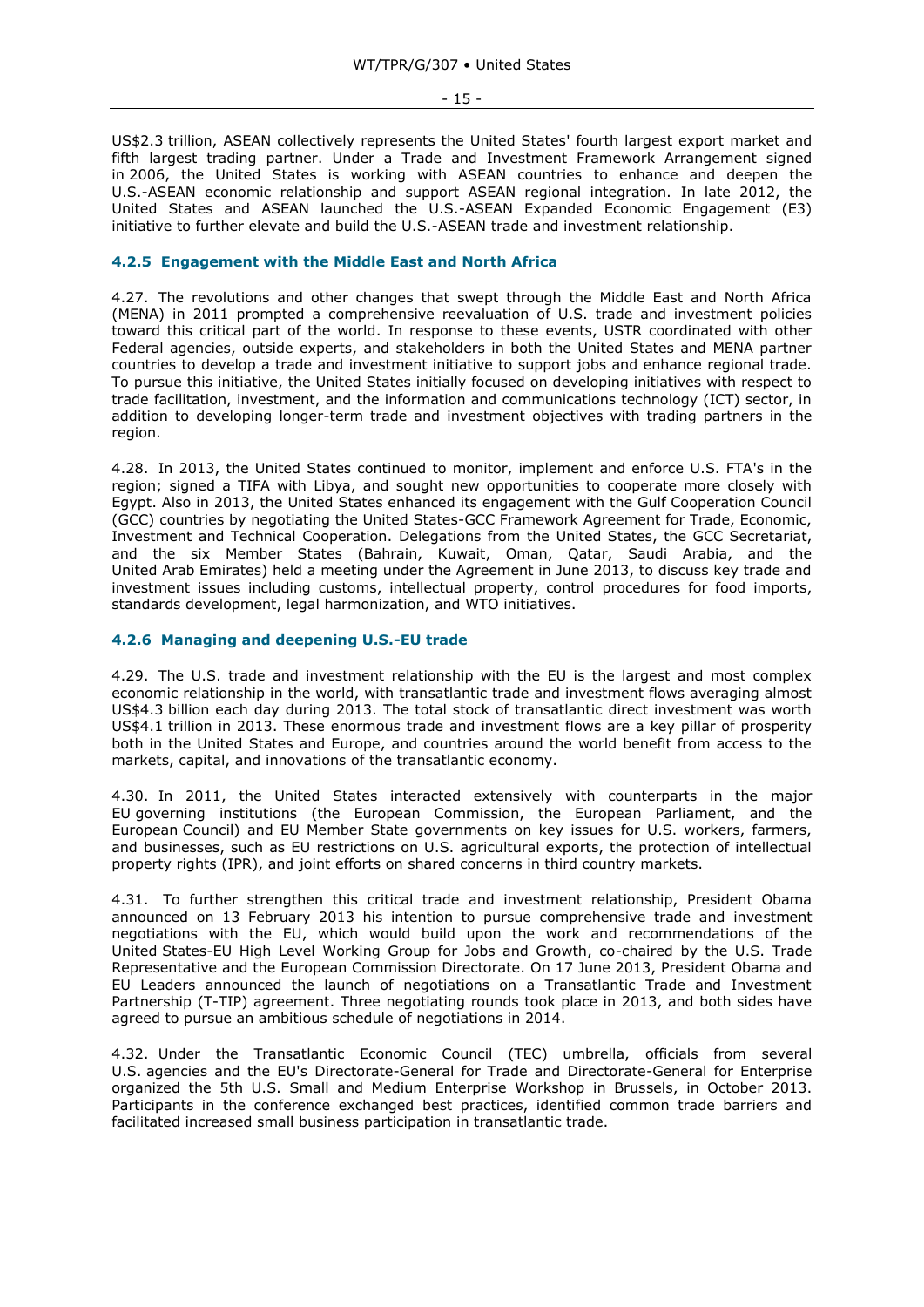#### <span id="page-15-0"></span>**4.2.7 African Growth and Opportunity Act**

4.33. For the last 14 years, the African Growth and Opportunity Act (AGOA) has been the cornerstone of U.S.-African engagement on trade and investment. By providing duty-free entry into the United States for almost all products of beneficiary countries, AGOA has helped to expand and diversify two-way trade between the United States and sub-Saharan Africa, and helped to foster an improved business environment in many sub-Saharan African countries. In 2013, U.S.-sub-Saharan Africa two-way trade (exports plus imports) totaled US\$63 billion. U.S. total imports under AGOA, including its Generalized System of Preferences provisions, was US\$26.8 billion and U.S. imports of non-oil goods under AGOA totalled US\$4.9 billion, nearly a fourfold increasing since AGOA entered into force.

4.34. AGOA requires the President to monitor, review, and report to Congress annually on the progress of sub Saharan African countries in meeting the AGOA eligibility criteria set out in the legislation – including, among other things, making continual progress in establishing a market based economy, rule of law, and protection of internationally recognized workers' rights. The U.S. Trade Representative makes recommendations to the President regarding which countries should be eligible for benefits based on an annual country eligibility review that takes into account information drawn from U.S. Government agencies, the private sector, non governmental organizations, and prospective beneficiary governments. In December 2013, the annual AGOA country eligibility review resulted in President Obama designating 40 countries as eligible for AGOA benefits beginning 1 January 2014. The Republic of Mali, which in 2013 installed a democratically elected president following a coup that occurred in that country in 2012, was added to the list of AGOA-eligible countries. In June 2014, President Obama reinstated Madagascar's eligibility for AGOA benefits, effective immediately, and withdrew Swaziland's AGOA eligibility, effective 1 January 2015.

4.35. The United States-Sub-Saharan Africa Trade and Economic Cooperation Forum, informally known as the "AGOA Forum," is an annual ministerial-level meeting with AGOA-eligible countries. In August 2014, the AGOA Forum was held in conjunction with the first ever U.S.-Africa Leaders Summit in Washington DC. The U.S. Trade Representative and other U.S. participants met with numerous African heads of state, trade ministers, leaders of African regional economic organizations, and representatives of the African and American private sectors and civil society to discuss issues and strategies for advancing trade, investment, and economic development in Africa as well as ways to increase two-way U.S.-African trade.

#### <span id="page-15-1"></span>**4.2.8 East African Community Trade and Investment Partnership**

4.36. During his landmark visit to sub-Saharan Africa in the summer of 2013, President Obama announced a new initiative, Trade Africa, which is a new partnership between the United States and sub-Saharan Africa that seeks to increase intra-Africa trade and investment and expand trade and economic ties between Africa, the United States, and other global markets. Trade Africa will initially focus on the member states of the East African Community (EAC) – Burundi, Kenya, Rwanda, Tanzania, and Uganda. Trade Africa will help mobilize resources to support increased U.S.-EAC trade and investment, building upon the United States-EAC Trade and Investment Partnership announced in June 2012. Total two-way goods trade between the United States and the EAC was an estimated US\$1.8 billion in 2013, with US\$1.2 billion in U.S. goods exports and U.S. goods imports totaling US\$598 million.

# <span id="page-15-2"></span>**4.2.9 The Caribbean Basin Initiative**

4.37. The programs known collectively as the Caribbean Basin Initiative (CBI) are a vital element in U.S. economic relations with its neighbors in Central America and the Caribbean. Initially launched in 1983 by the Caribbean Basin Economic Recovery Act (CBERA) and substantially expanded in 2000 with the U.S.-Caribbean Basin Trade Partnership Act (CBTPA), the CBI was further expanded in the Trade Act of 2002. In addition, the United States provides substantial benefits to Haiti through the Haitian Hemispheric Opportunity through Partnership Encouragement Act of 2006 ("HOPE Act"), the Haitian Hemispheric Opportunity through Partnership Encouragement Act of 2008 ("HOPE II"), and the Haiti Economic Lift Program Act of 2010 ("HELP Act").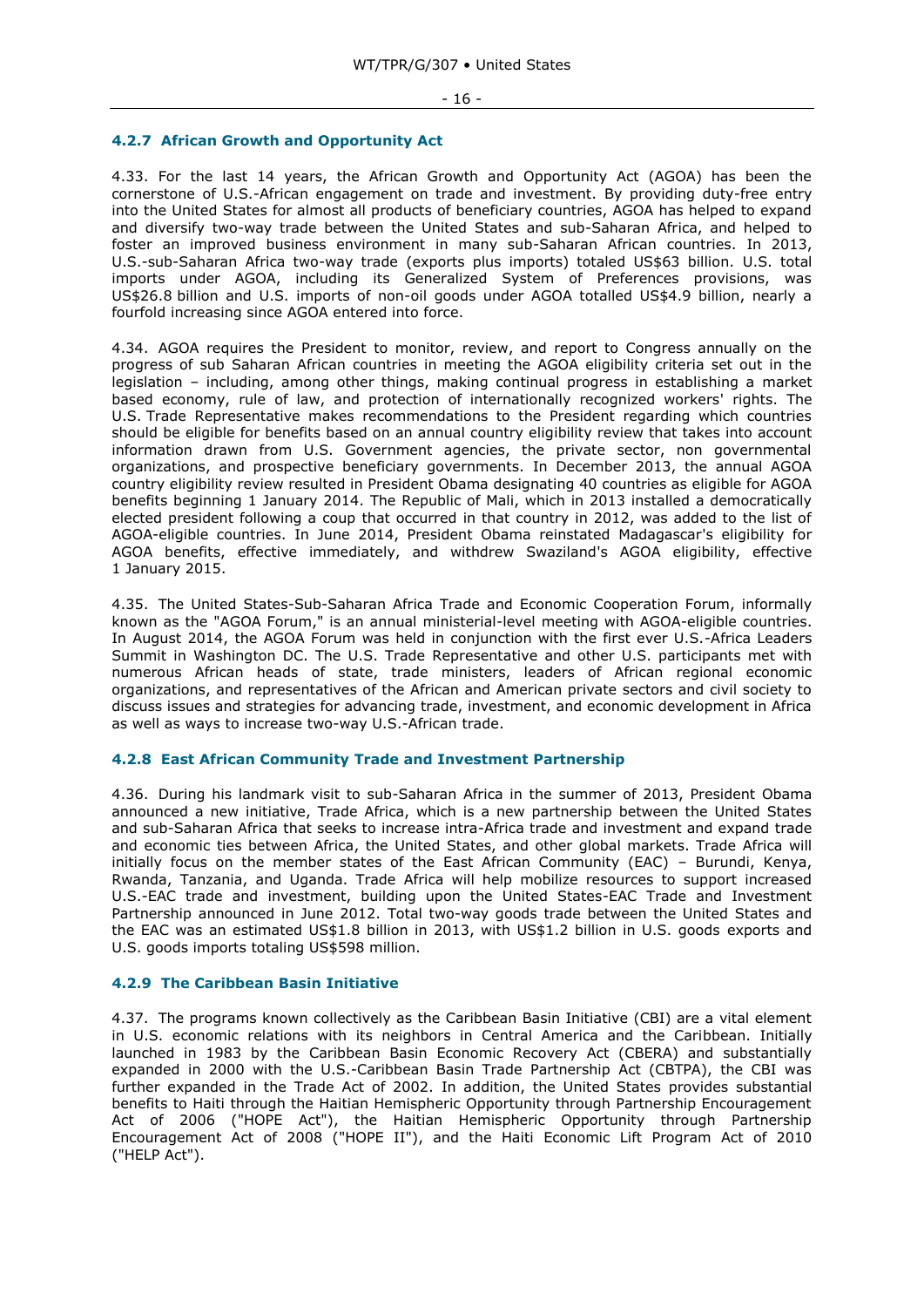4.38. The CBERA provides beneficiary countries and territories with duty-free access to the U.S. market for certain eligible articles. Current beneficiary countries are: Antigua and Barbuda, Aruba, the Bahamas, Barbados, Belize, British Virgin Islands, Dominica, Grenada, Guyana, Haiti, Jamaica, Montserrat, St. Kitts and Nevis, St. Lucia, St. Vincent and the Grenadines, and Trinidad and Tobago. At the end of 2013, the President designated Curaçao, a successor political entity of the Netherlands Antilles, as an eligible beneficiary of CBERA and CBTPA.

4.39. On the date the CAFTA-DR entered into force for Costa Rica, El Salvador, Guatemala, Honduras, Nicaragua, and the Dominican Republic respectively, each country ceased to be designated as a CBERA and CBTPA beneficiary. Similarly, Panama ceased to be designated as a CBERA and CBTPA beneficiary when the United States-Panama Trade Promotion Agreement entered into force on 31 October 2012.

4.40. Since its inception, the CBERA has helped beneficiaries diversify their exports. In conjunction with economic reform and trade liberalization by beneficiary countries, the trade benefits of the program have contributed to their economic growth. In December 2013, USTR submitted its tenth biannual report to Congress on the operation of the CBERA. The report can be found on the USTR website, http://www.ustr.gov. On 10 July 2014, the United States submitted a report to the WTO on the operation of the trade-related provisions of the CBERA (WT/L/928).

## <span id="page-16-0"></span>**4.2.10 Andean Trade Preference Act**

4.41. The Andean Trade Preference Act (ATPA) was enacted in 1991 to promote broad-based economic development, diversify exports, and combat drug trafficking by providing sustainable economic alternatives to drug-crop production in Bolivia, Colombia, Ecuador, and Peru. In 2002, the Andean Trade Promotion and Drug Eradication Act (ATPDEA) amended the ATPA to provide duty-free treatment for a number of products previously excluded under the original ATPA program. The most significant expansion of benefits was in the apparel sector.

4.42. On 20 June 2013, USTR issued the Seventh Report to the Congress on the Operation of the Andean Trade Preference Act, as amended. Benefits under the ATPA expired on 31 July 2013. On 10 July 2014, the United States submitted a report on the operation of the trade-related provisions of the ATPA (WT/L/930).

#### <span id="page-16-1"></span>**4.3 Bilateral Trade Agreements and Initiatives**

# <span id="page-16-2"></span>**4.3.1 United States-Australia Free Trade Agreement**

4.43. The United States-Australia FTA entered into force on 1 January 2005. U.S. two-way goods trade with Australia was US\$35 billion in 2013, up 65% since 2004, the year before the FTA entered into force. U.S. goods exports were US\$26.1 billion in 2013, up 87% from 2004, and U.S. goods imports were US\$9.3 billion, up 23% from 2004. Agricultural trade between the United States and Australia also continued to grow in 2013, with U.S. agriculture exports to Australia reaching US\$1.4 billion.

4.44. In 2013, the United States and Australia continued to closely monitor FTA implementation, including related agriculture, sanitary and phytosanitary measures, and government procurement. The two sides worked to further deepen the trade and investment relationship in the TPP as well as through WTO, APEC, and other regional initiatives.

#### <span id="page-16-3"></span>**4.3.2 United States-Bahrain Free Trade Agreement**

4.45. The United States-Bahrain FTA entered into force on 1 August 2006. On the first day the agreement took effect, 100% of the two-way trade in industrial and consumer products began to flow without tariffs. In 2013, two way trade in goods was US\$1.7 billion. U.S. exports of goods were US\$1.0 billion, and U.S. imports of goods from Bahrain were US\$636 million.

4.46. The central oversight body for the Agreement is the United States-Bahrain Joint Committee (JC), chaired jointly by the Office of the U.S. Trade Representative and Bahrain's Ministry of Industry and Commerce. Dates for the third meeting of the JC have not yet been set, but when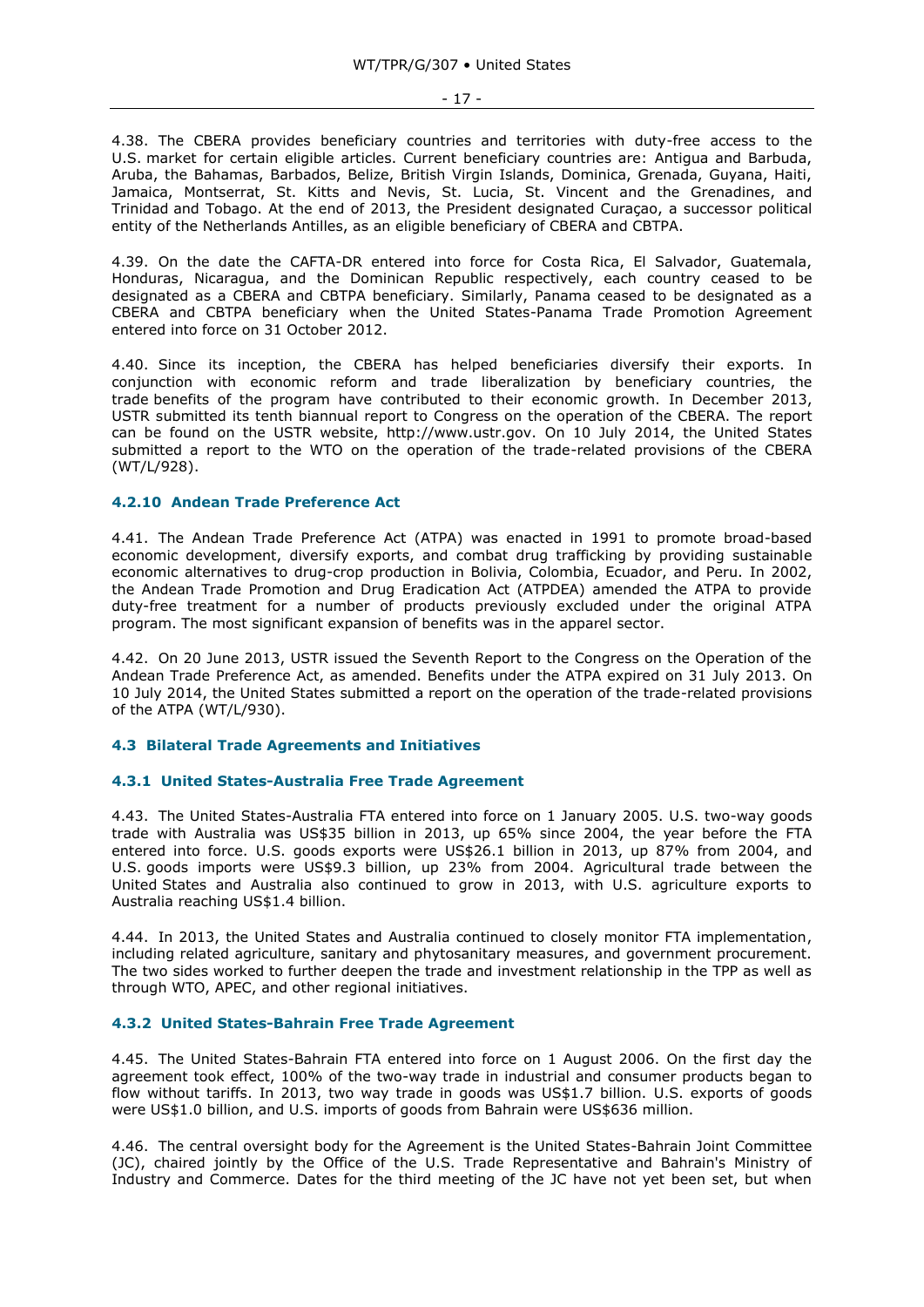scheduled, officials of the two governments expect to discuss a broad range of trade issues, including efforts to increase bilateral trade and investment levels, possible cooperation in the broader MENA region, and additional cooperative efforts related to labor rights and environmental protection.

4.47. The U.S.-Bahrain FTA also promotes the Administration's policy to increase job-supporting trade and investment between the United States and Middle East. In addition, the United States-Bahrain Bilateral Investment Treaty (BIT) took effect in May 2001.

# <span id="page-17-0"></span>**4.3.3 United States-Chile Free Trade Agreement**

4.48. The United States-Chile FTA entered into force on 1 January 2004. The United States-Chile FTA eliminates tariffs and opens markets, reduces barriers to trade in services, provides protection for intellectual property, ensures regulatory transparency, guarantees non-discrimination in the trade of digital products, commits the Parties to maintain competition laws that prohibit anticompetitive business conduct, and requires effective labor and environmental enforcement. In 2013, U.S. goods exports to Chile were US\$17.5 billion, while U.S. goods imports from Chile were US\$10.4 billion.

4.49. The central oversight body for the FTA is the United States-Chile Free Trade Commission (FTC), comprised of the U.S. Trade Representative and the Chilean Director General of International Economic Affairs or their designees. In June 2014, the United States and Chile executed an exchange of letters agreeing to a Code of Conduct for Dispute Settlement Proceedings and Common Guidelines for the Interpretation, Application and Administration of Chapter Four and other relevant provisions of the Agreement.

4.50. In January 2013, senior U.S. and Chilean officials held a meeting of the Environmental Affairs Council (EAC) established under the environment chapter of the FTA and a meeting of the Joint Commission for Environmental Cooperation established under the related Environmental Cooperation Agreement. The EAC reviewed progress in implementing commitments under the environment chapter and the Joint Commission reviewed the implementation of environmental cooperation activities. The Parties held a public session in connection with these meetings.

#### <span id="page-17-1"></span>**4.3.4 United States-Colombia Trade Promotion Agreement**

4.51. The United States-Colombia Trade Promotion Agreement (CTPA) entered into force on 15 May 2012. Two-way goods trade totalled US\$40.0 billion in 2013. The CTPA's central oversight body is the United States-Colombia Free Trade Commission (FTC), comprised of the U.S. Trade Representative and the Colombia Minister of Foreign Trade and Tourism or their designees. In November 2012, the FTC held its inaugural meeting and concluded that the Agreement was functioning smoothly and was already benefiting both countries. In 2013 both Governments worked together to carry out initiatives launched at the November 2012 FTC, such as consideration of accelerating tariff elimination, additional elements of the dispute settlement mechanism, and updating the rules of origin.

4.52. During 2012 and 2013, the United States continued intensive engagement with the Colombian government under the Action Plan Related to Labor Rights to support its efforts to improve the protection of worker rights, prevent violence against trade unionists, and ensure the prosecution of the perpetrators of such violence. The Colombian government took several important steps during 2013 to strengthen labor rights, including issuing a new law to increase fines for labor violations, and hiring 134 additional labor inspectors for a total of 294 new inspectors since the launch of the Action Plan. More work remains to be done, and the U.S. will continue its intensive engagement with the Government of Colombia and stakeholders to ensure progress on workers' rights.

4.53. In December 2013, both the Environmental Affairs Council (EAC) under the CTPA and the Environmental Cooperation Commission (ECC) under the United States-Colombia Environmental Cooperation Agreement (ECA), which entered into force on 28 June 2013, met. The Council and Commission also held a public session pursuant to the CTPA environment chapter and the ECA. The EAC reviewed implementation of the Environment Chapter of the CTPA including actions taken by both countries to increase levels of environmental protection, ensure effective enforcement of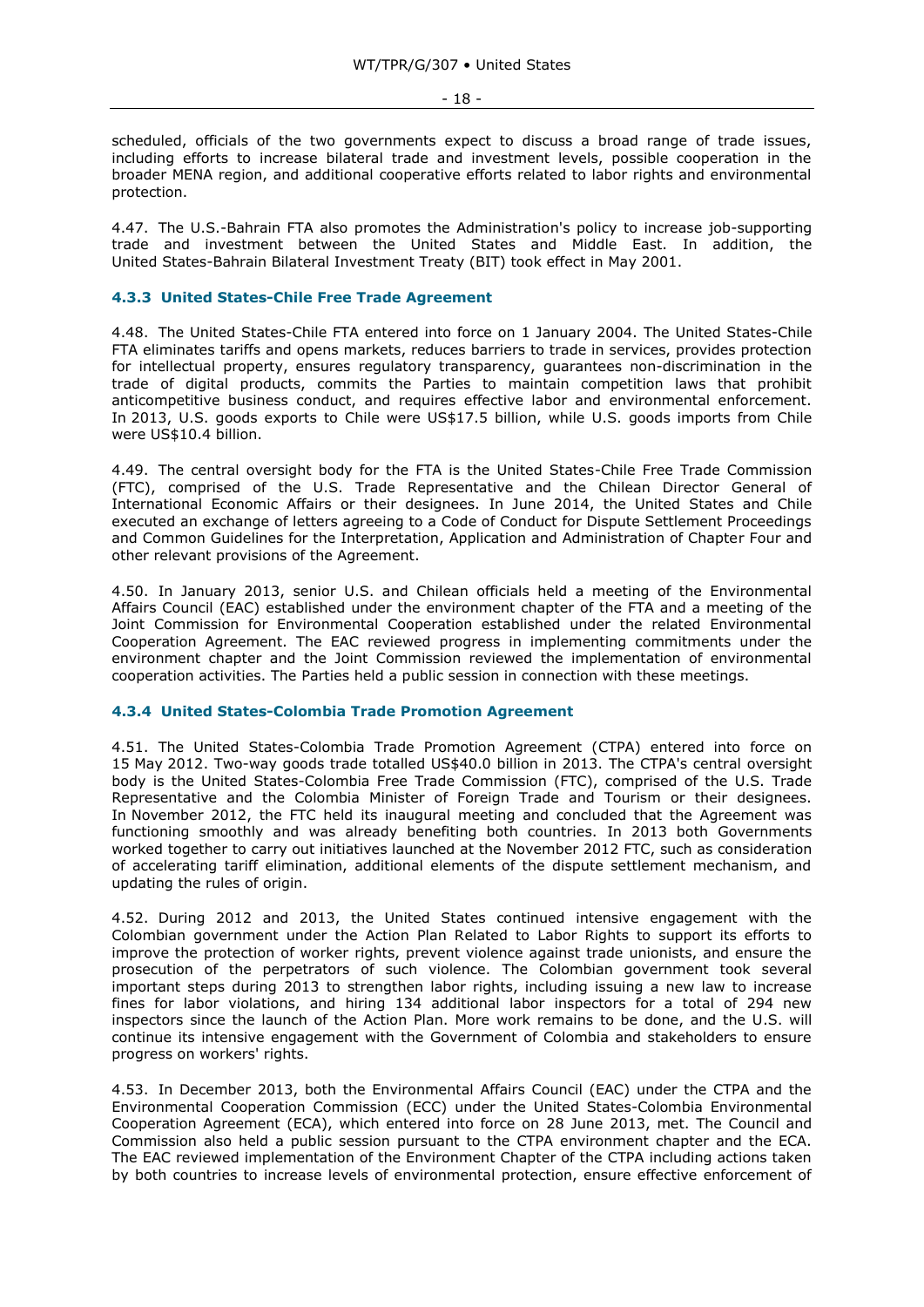environmental laws, and provide opportunities for public participation in environmental governance and the trade policy-setting processes. The EAC also discussed the designation of a secretariat to receive and consider submissions on matters regarding enforcement of environmental laws under the terms of the CTPA. The ECC reviewed ongoing environmental cooperation activities and approved and signed the first United States-Colombia Work Program for Environmental Cooperation under the ECA, which provides a robust framework for advancing environmental cooperation in the coming years.

# <span id="page-18-0"></span>**4.3.5 United States-Israel Free Trade Agreement**

4.54. The United States-Israel Free Trade Agreement is the United States' first FTA. It entered into force in 1985 and continues to serve as the foundation for expanding trade and investment between the United States and Israel by reducing barriers and promoting regulatory transparency. In 2013, U.S. goods exports to Israel were US\$13.7 billion.

4.55. In August 2011, the United States and Israel finalized a work plan that addresses the remaining barriers to bilateral trade, including in the areas of agriculture and services. As initial steps under the work plan, the two sides agreed to pursue negotiations towards implementation of a Mutual Recognition Agreement for assessing conformity in telecommunications equipment and to facilitate trade by reviewing existing customs procedures and regulations. The two sides also made progress on a number of market access issues related to standards, customs classification, and technical regulations.

4.56. In 1996, the United States and Israel concluded an Agreement Concerning Certain Aspects of Trade in Agricultural Products (ATAP), which provided for duty-free or other preferential treatment for certain agricultural products. The 1996 agreement was extended through 2003, and a new agreement was concluded in 2004. While this Agreement originally ran through 2008, it has been extended annually since then. In November 2013, the two sides agreed to extend the 2004 ATAP through 31 December 2014, while negotiations for a new ATAP continue.

4.57. In November 2013, the United States and Israel brought a telecommunications mutual recognition agreement into force. This agreement streamlines conformity assessment processes. It facilitates trade by permitting recognized U.S. laboratories to test U.S. telecommunications equipment for conformity with Israeli technical regulations. The agreement also provides that in the future, the United States and Israel can agree to the mutual acceptance of equipment certifications issued by recognized conformity assessment bodies in the United States and Israel.

#### <span id="page-18-1"></span>**4.3.6 United States-Jordan Free Trade Agreement**

4.58. In 2011, the United States and Jordan continued to benefit from their economic partnership. A key element of this relationship is the United States-Jordan Free Trade Agreement, which entered into force on 17 December 2001, and was implemented fully on 1 January 2010. In addition, the Qualifying Industrial Zones (QIZs), established by the U.S. Congress in 1996, allow products to enter the United States duty free if manufactured in Jordan, Egypt, or the West Bank and Gaza, with a specified amount of Israeli content. The program has succeeded in stimulating significant business cooperation between Jordan and Israel.

4.59. U.S. goods exports were an estimated US\$2.1 billion in 2013, up 18% from 2012. QIZ products account for about 5% of Jordanian exports to the United States, but the QIZ share of these exports is declining relative to the share of exports shipped to the United States under provisions of the FTA. This shift toward exporting products manufactured outside of the QIZs demonstrates the important role the FTA plays in helping Jordan diversify its economy.

4.60. At the October 2012 meeting of the Joint Committee (JC) established under the FTA, the United States and Jordan crafted an action plan outlining concrete steps to boost trade and investment bilaterally, and between Jordan and other countries in the Middle East region. Among its first steps under the action plan during 2013, Jordan endorsed Joint Principles on International Investment and Joint Principles for Information and Communication Technology (ICT) Services.

4.61. Additionally, the United States worked with Jordan on the Implementation Plan Related to Working and Living Conditions of Workers which was concluded in January 2013, supported by the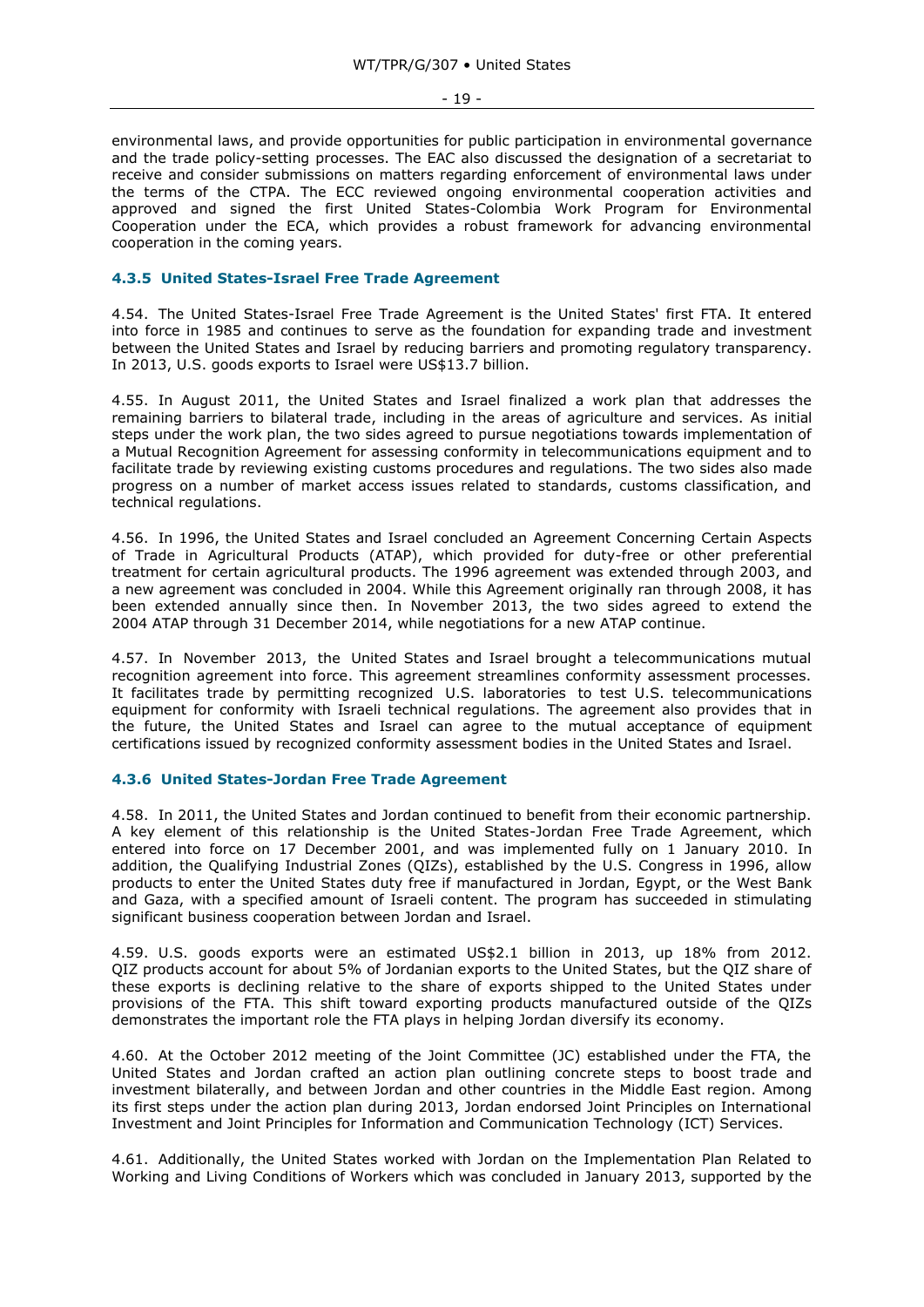- 20 -

USAID-funded ILO Better Work Jordan program. In December 2013, the Jordanian Ministry of Labor signed a Memorandum of Understanding with the U.S. Department of Labor to strengthen institutional capacity to fulfill the common goals of labor cooperation under the agreement, designating an office within each respective Ministries of Labor to serve as points of contact for this purpose. The FTA has played a significant role in boosting overall United States-Jordanian economic ties.

## <span id="page-19-0"></span>**4.3.7 United States-Korea Free Trade Agreement**

4.62. The United States-Korea Free Trade Agreement (KORUS) entered into force on 15 March 2012. Although trade was impacted by a slowdown in the Korean economy over the past 2 years, U.S. goods and services exports combined are up 4% between 2011 (pre-FTA) and 2013. Manufacturing exports reached US\$35.4 billion in 2013, a 2.9% increase from 2011. Passenger vehicle exports increased 80%, and exports of pharmaceuticals increased 59%. Services exports reached US\$20.6 billion in 2013, an increase of 25.1% from 2011. And in 2013, we exported US\$81 million in fresh cherries to Korea, and increase of 106% from 2011. The agreement's central oversight body is the Joint Committee, chaired by the U.S. Trade Representative and the Korean Trade, Industry and Energy Minister. Since KORUS has been in force, all committees and working groups established under the FTA have been convened, with some groups meeting multiple times and addressing issues important to both the United States and Korea. The second Joint Committee meeting was convened in October 2013, and substantial issues of interest to both parties – including origin verification, financial services, and automotive issues – were discussed. A Senior Officials Meeting was held in November 2013, to follow up on the above-mentioned issues and to coordinate and report on the activities of the committees and working groups established under the agreement.

4.63. In addition, the Environmental Affairs Council (EAC) met in February 2013, and reviewed implementation of the Environment Chapter of the FTA. The United States and Korea outlined actions they have taken to increase levels of environmental protection, ensure effective enforcement of environmental laws, and provide opportunities for public participation in environmental governance and the trade policy-setting processes. They also discussed ways to further strengthen their cooperation in multilateral and regional fora, including APEC. They held a public session of the EAC, which included participation from civil society, business, and members of the press.

4.64. The United States also addresses KORUS compliance and other trade issues on a continual basis through regular inter-sessional consultations, through our respective embassies, and other engagement with the Korean government, including at senior levels, in order to resolve issues in a timely manner.

# <span id="page-19-1"></span>**4.3.8 United States-Morocco Free Trade Agreement**

4.65. The United States and Morocco signed an FTA on 15 June 2004. Since the entry into force of the FTA, two-way U.S.-Morocco trade has risen to US\$3.5 billion in 2013, up from US\$927 million in 2005 (the year prior to entry into force). U.S. goods exports to Morocco in 2013 were US\$2.5 billion, up 14% from the previous year. Corresponding U.S. imports from Morocco in 2013 were US\$977 million, up 4.9% from 2012.

4.66. The United States and Morocco signed a Trade Facilitation Agreement in November 2013 that builds on the FTA and includes provisions facilitating the movement of goods across borders, including transit, transparency with respect to penalties, Internet publication of rules and regulations governing trade, and other issues that will improve Morocco's efficiency in its goods trade. This agreement follows Morocco's endorsement of Joint Principles on International Investment and Joint Principles for Information and Communication Technology (ICT) Services in December 2012.

4.67. In 2013, the United States and Morocco took steps to enhance their trade and investment relationship. Morocco hosted four regional programs funded by the U.S. Department of State and organized by the U.S. Department of Commerce (DOC), including a March 2013 seminar to aid customs officials in identifying counterfeit products; a May 2013 workshop on best practices in government procurement; a May 2013 conference on standards development; and an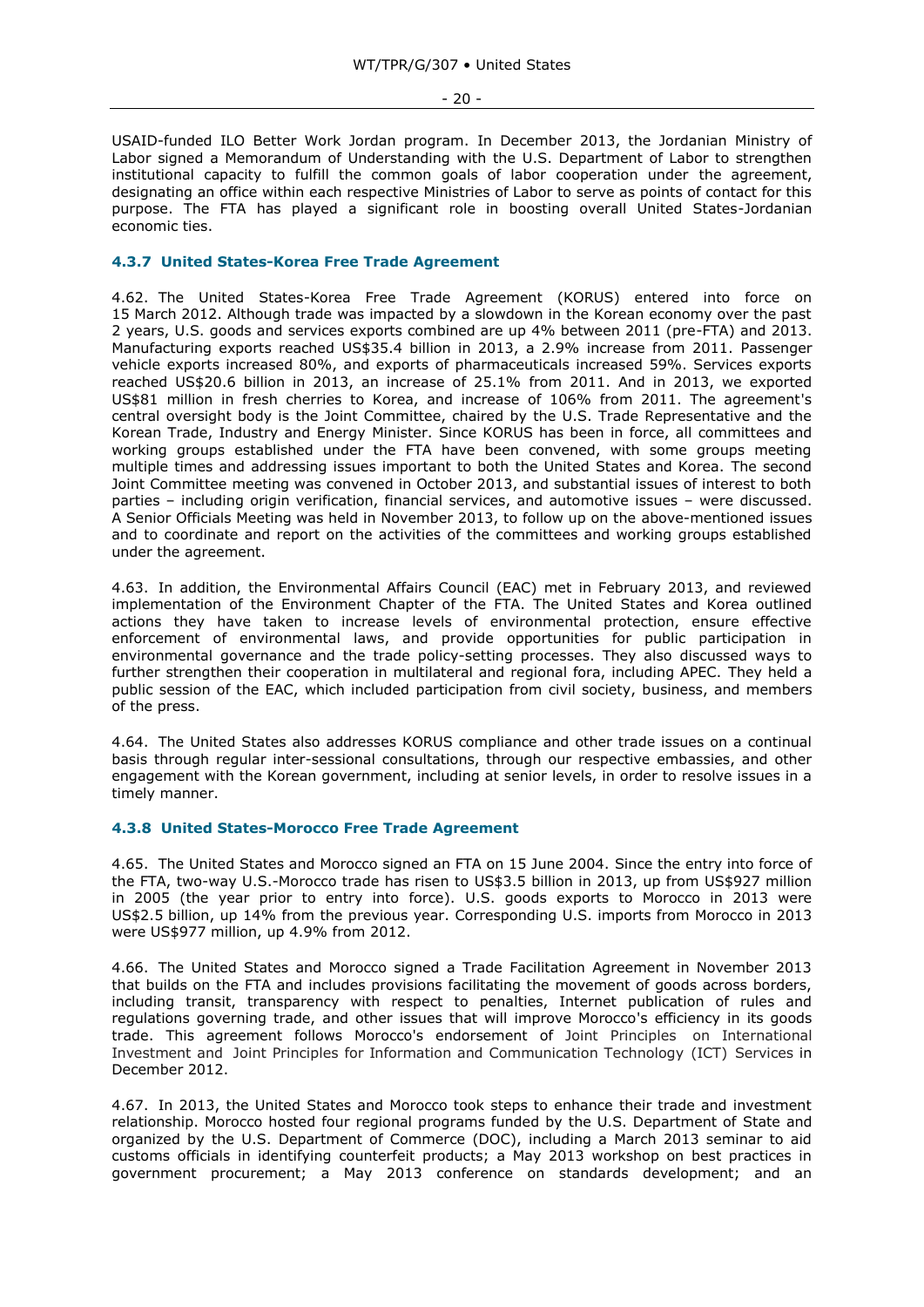October 2013 commercial mediation program. In June 2013, DOC officials provided technical assistance to the Moroccan Department of Foreign Trade in implementing commercial defense measures and, in December 2013, the U.S. Patent and Trademark Office, in partnership with the Moroccan Industrial and Commercial Property Office, organized a conference for the Moroccan judiciary on IPR enforcement.

4.68. The United States and Morocco continued their cooperation in support of the FTA labor chapter. In December 2013, the U.S. Department of Labor funded a US\$1 million project to promote gender equality in the workplace, and a US\$5 million project to reduce child labor in the Marrakesh-Tensift-Al-Haouz region by promoting children's participation in educational and vocational training programs. The U.S. Department of State, through a grant to the International Labor Organization, provided technical support and training to the Moroccan Ministry of Labor to enforce labor laws and to promote social dialogue. The U.S. Department of State, through a grant to the American Center for International Labor Solidarity, also continued its assistance to Moroccan worker organizations to support internal capacity building and to organize vulnerable workers employed in call centers and Export Processing Zones.

4.69. In 2013, Morocco and the United States continued their cooperation on environmental issues. The U.S. Department of the Interior helped Moroccan government authorities strengthen tools customs officers use to seize contraband wildlife products at ports of entry, and Morocco's CITES Management Authority to oversee legal trade in wildlife products. The U.S. Forest Service provided rangeland management training to Moroccan officials and supported the establishment of a Rangeland Management School to help protect Morocco's primary water source.

#### <span id="page-20-0"></span>**4.3.9 United States-Oman Free Trade Agreement**

4.70. The United States-Oman Free Trade Agreement, which entered into force on 1 January 2009, complements existing FTAs to promote economic reform and openness in the region. Implementation of the obligations contained in the comprehensive agreement will generate export opportunities for U.S. goods and services providers, solidify Oman's trade and investment liberalization efforts, and strengthen intellectual property rights protection and enforcement.

4.71. The central oversight body for the FTA is the United States-Oman Joint Committee, chaired jointly by USTR and Oman's Ministry of Commerce and Industry. In September 2012, the two governments discussed a broad range of trade issues including efforts to increase bilateral trade and investment levels, possible cooperation in the broader Middle East and North Africa region, and additional cooperative efforts related to labor rights and environmental protection. In June 2014, U.S. and Omani trade and environment officials met to discuss progress made to implement the environment chapter of the FTA. They also discussed ongoing environmental cooperation activities and adopted an updated environmental cooperation work program. They held a public session, which included participation from civil society, business, and members of the press.

# <span id="page-20-1"></span>**4.3.10 United States-Panama Trade Promotion Agreement (Panama TPA)**

4.72. The United States-Panama Trade Promotion Agreement (Panama TPA) entered into force on 31 October 2012. The United States' two-way goods trade with Panama was US\$11.0 billion in 2013, with U.S. goods exports to Panama totalling US\$10.6 billion. The TPA's central oversight body is the United States-Panama Free Trade Commission (FTC), comprised of the U.S. Trade Representative and the Panamanian Minister of Trade and Industry or their designees. In 2013, the FTC established the Agricultural and the Sanitary and Phytosanitary Committees under the TPA. The United States and Panama also agreed to update a 2007 side letter regarding how the United States would treat products from other U.S. free trade agreement partners if those products passed through Free Trade Zones in Panama, and agreed to update and amend a 2006 side letter to change the certification requirements for U.S. beef and beef products to be exported to Panama. In 2014, the FTC took decisions to establish much of the dispute settlement structure under the Agreement.

4.73. The Agreement includes obligations for both countries to protect fundamental labor rights as well as to effectively enforce existing labor laws, which will enable workers and businesses to compete on a level playing field. The Agreement also established a Labor Affairs Council (LAC)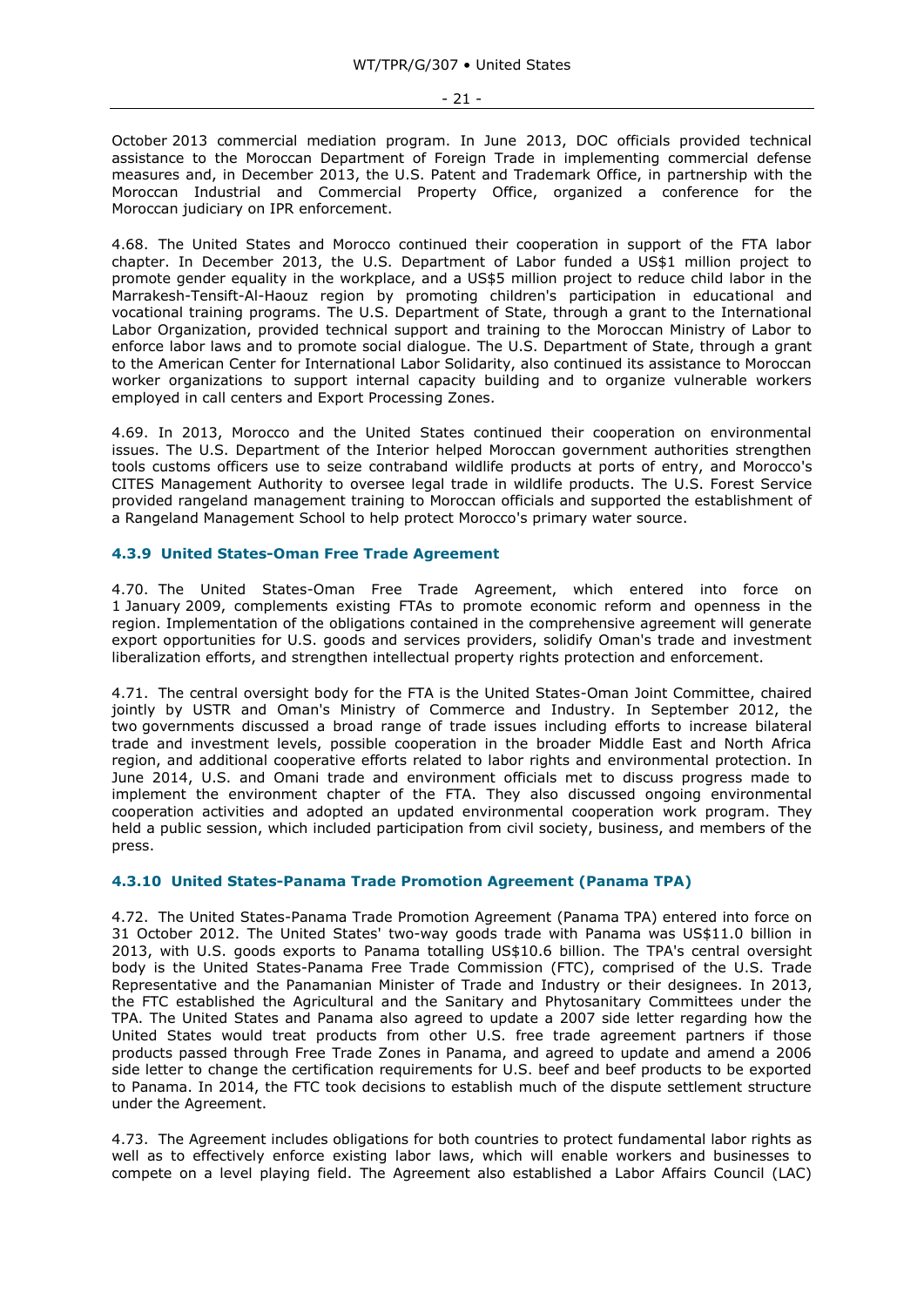under the labor chapter. The January 2014 inaugural meeting of the LAC was held in Panama City, and the United States and Panama reviewed progress on the implementation of the Agreement's labor obligations and discuss areas for cooperation on labor rights issues.

4.74. The Agreement establishes an Environmental Affairs Council (EAC) under the environment chapter. In May 2012, the United States and Panama signed the U.S.-Panama Environmental Cooperation Agreement (ECA), which the Panamanian National Assembly passed on 22 October 2013, and which entered into force on 7 December 2013. The ECA established an Environmental Cooperation Commission (ECC). In January 2014, the EAC and the ECC both met in Panama City to discuss progress made to implement the environment chapter, including regarding the establishment of a secretariat for environmental enforcement matters, and advancing progress on the ECA work program. A public session was held in connection with these meetings.

#### <span id="page-21-0"></span>**4.3.11 United States-Peru Trade Promotion Agreement**

4.75. The United States-Peru Trade Promotion Agreement (PTPA) entered into force on 1 February 2009. The PTPA eliminates tariffs and removes barriers to U.S. services, provides a secure, predictable legal framework for investors, and strengthens protection for intellectual property, workers, and the environment. The United States' two-way goods trade with Peru was an estimated US\$18.2 billion in 2013, with U.S. goods exports to Peru totaling US\$10.1 billion.

4.76. The PTPA's central oversight body is the United States-Peru Free Trade Commission (FTC), comprised of the U.S. Trade Representative and the Peruvian Minister of Foreign Trade and Tourism or their designees. A number of working level committees were established under the PTPA, including the Committee on Agricultural Trade, the Standing Committee on SPS, the Committee on Intellectual Property and the Committee on Textiles and Apparel Trade Matters.

4.77. The PTPA also established the United States-Peru Forest Sector Subcommittee and the Environmental Affairs Council (EAC). The Subcommittee serves as a forum for the Parties to exchange views and share information on any matter arising under the PTPA's Annex on Forest Sector Governance, and through the EAC, the United States and Peru have had robust engagement concerning the implementation of the environmental obligations under the PTPA Environment Chapter and the Annex on Forest Sector Governance. In January 2013, the Parties agreed to a five point Action Plan to strengthen implementation of the Forest Sector Annex and promote Peru's forestry sector reform efforts. The Action Plan identifies a targeted set of actions for Peru to undertake to address specific challenges in its forestry sector, including implementing anti-corruption measures, improving systems to track and verify the chain of custody of timber exports, ensuring timely criminal and administrative proceedings for forestry-related crimes and infractions, and strengthening development of accurate annual operating plans for timber producers.

4.78. In April 2013, the Forest Sector Subcommittee and the Environmental Cooperation Commission (ECC) met in Lima, Peru. The ECC is responsible for reviewing implementation of the United States-Peru Environmental Cooperation Agreement, an agreement designed to enhance environmental cooperation and build capacity between the United States and Peru. The Forest Sector Subcommittee reviewed progress under the Forest Sector Annex, including the development of a prototype for an information system that will track and verify the chain of custody for wood harvested in Peru's forests. In June 2013, the EAC met to review progress in implementing commitments under the environment chapter and the ECC reviewed the implementation of environmental cooperation activities. The Parties held a public session in connection with these meetings. In August 2014, officials from USTR, the Environmental Protection Agency, and the State Department travelled to Peru to engage with Peruvian government officials and civil society groups on recently enacted changes to Peru's laws. The United States continues to engage closely with Peru to discuss the changes and will monitor the implementation of the changes in light of Peru's environmental and labor commitments in the PTPA.

#### <span id="page-21-1"></span>**4.3.12 United States-Singapore Free Trade Agreement**

4.79. The United States-Singapore FTA has been in force since 1 January 2004. Two-way goods trade with Singapore totaled US\$48.5 billion in 2013, up 53% from 2003 (the year before the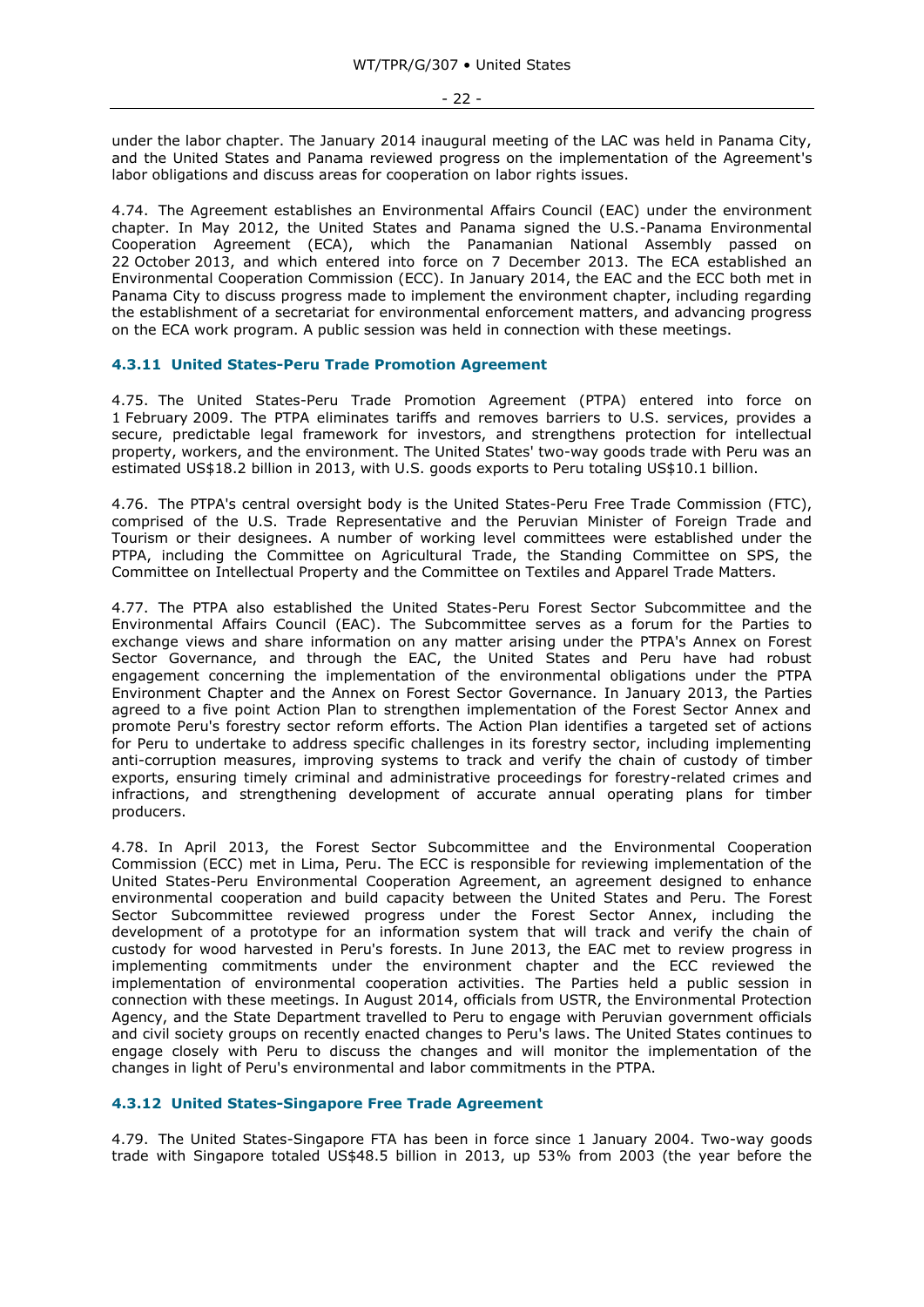FTA's entry into force). In 2013, U.S. goods exports were US\$30.7 billion, up 85% from 2003, and U.S. goods imports were US\$17.8 billion, up 18% from 2003.

4.80. The United States continues to monitor implementation of the FTA, consulting regularly with Singapore. The two sides also continued to discuss trade in textiles and apparel, measures related to Singapore's imports of U.S. beef and pork, protection of intellectual property rights, concerns related to the geographical indications regime in the EU-Singapore FTA, cloud computing deployments in the financial services industry, requirements for pay television companies to cross-carry content from competing providers, and continued environmental and labor cooperation efforts. In April 2013, the United States and Singapore met to discuss environmental cooperation and adopted a new Plan of Action for environmental cooperation for 2013-14.

## <span id="page-22-0"></span>**5 TRADE-RELATED CAPACITY BUILDING INITIATIVES**

5.1. Trade policy and development assistance are key tools that together can help alleviate poverty and improve opportunities. Through "aid for trade," the United States focuses on giving countries, particularly the least trade-active, the training and technical assistance needed to: make decisions about the benefits of trade arrangements and reforms; implement their obligations to bring certainty to their trade regimes; and enhance these countries' ability to take advantage of the opportunities of the multilateral trading system and to compete in a global economy. Accordingly, U.S. assistance addresses a broad range of issues so that communities, rural areas, and small businesses, including female entrepreneurs, benefit from ambitious reforms in trade rules that are being negotiated in the WTO and in other trade agreements. The United States promotes trade and economic growth in developing countries through a wide range of trade capacity building (TCB) activities.

5.2. An important element of this TCB work involves coordinating U.S. Government technical assistance activities with those of the international institutions in order to identify and take advantage of donor complementarities in programming and to avoid duplication. Such institutions include the WTO, the World Bank, the IMF, the regional development banks, and the United Nations. The United States, led by USTR at the WTO and by the Treasury Department at the international financial institutions, works in partnership with these institutions and other donors to ensure that, where appropriate, trade-related assistance is an integral component of development programs tailored to the circumstances within each developing country. In April 2014, USTR and the U.S. Agency for International Development (USAID) hosted a meeting with Ministers and heads of development banks to discuss donor efforts to help developing countries implement the WTO Trade Facilitation Agreement (TFA), and to ensure coordination among donor entities. The meeting provided an opportunity for donor institutions to share best practices and updates on the broad range of trade capacity building projects that are already in place.

5.3. The United States' efforts build on its longstanding commitment to help partner countries benefit from the opportunities provided by the global trading system, both through bilateral U.S. assistance and through multilateral institutions. U.S. bilateral assistance includes programs such as targeted assistance for developing countries participating in U.S. preference programs and coordination of assistance through Trade and Investment Framework Agreements (TIFAs). The United States also provides bilateral assistance to developing countries to enable them to work with the private sector and non-governmental organizations to transition to a more open economy, to prepare for WTO negotiations, and to abide by their trade obligations. Multilaterally, the United States has supported and will continue to support trade-specific assistance mechanisms, such as the Enhanced Integrated Framework for Trade-Related Assistance to Least-Developed Countries and the WTOs Global Trust Fund for Trade-Related Technical Assistance.

### *World Trade Organization-Related U.S. Trade-Related Assistance*

5.4. International trade can play a major role in the promotion of economic growth and the alleviation of poverty, and the United States recognizes that TCB can facilitate more effective integration of developing countries into the international trading system and enable them to benefit further from global trade. The United States has and will continue to directly support the WTO's trade-related technical assistance efforts. As a major bilateral provider of trade capacity building assistance, the United States has remained an active partner in the WTO's Aid for Trade discussion.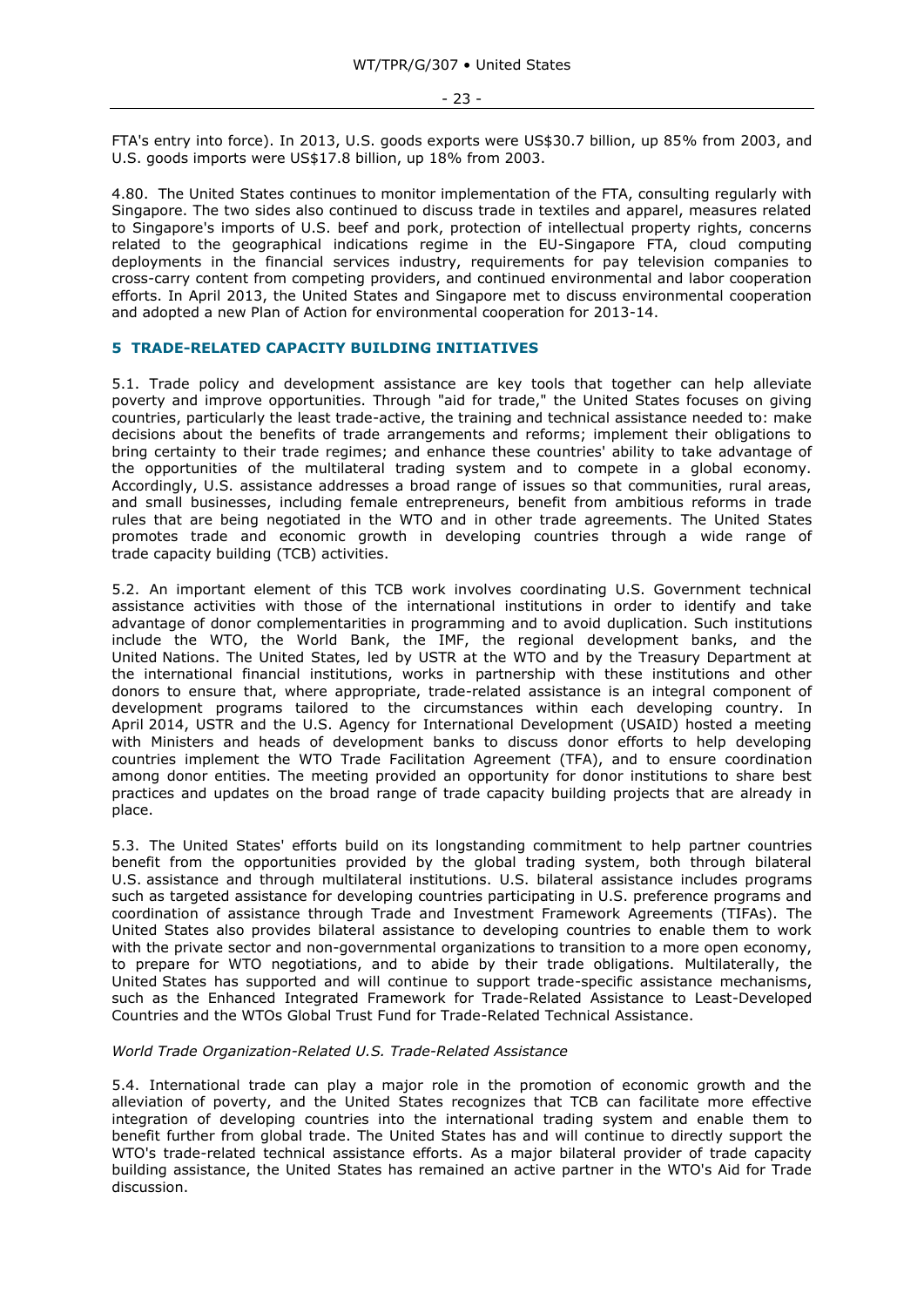- 24 -

5.5. The United States supports the trade-related assistance activities of the WTO Secretariat through voluntary contributions to the DDA Global Trust Fund. In September 2014, the United States pledged an additional US\$1 million to the trust fund, urging the Secretariat to devote particular attention to responding to requests for assistance from those developing countries working to implement the Trade Facilitation Agreement, including those Members who have submitted Category A notifications. Taking into account this contribution, total U.S. contributions to the WTO have amounted to more than US\$15 million since 2001.

5.6. The United States provides technical support to countries that are in the process of acceding to the WTO. In 2013, the United States provided WTO accession support to several countries, including Afghanistan, Azerbaijan, Bosnia and Herzegovina, Iraq, Kazakhstan, Laos, and Liberia. Among current accession applicants, Algeria, Belarus, Ethiopia, Lebanon, Serbia, and Uzbekistan also received U.S. technical assistance earlier in their accession processes. At the request of Turkmenistan's government, which is considering whether to request initiation of negotiations to accede to the WTO, USAID organized seminars on WTO accession for officials and other economic stakeholders in March and again in July of 2013.

#### *The Enhanced Integrated Framework*

5.7. The Enhanced Integrated Framework (EIF) is a multi-organization, multi-donor program that operates as a coordination mechanism for trade-related assistance to least-developed countries (LDCs) with the overall objective of integrating trade into national development plans. The United States supports the EIF primarily through complementary bilateral assistance to EIF participating countries. USAID bilateral assistance to LDC participants supports initiatives both to integrate trade into national economic and development strategies and to address high priority capacity building needs designed to accelerate integration into the global trading system.

## *Free Trade Agreement Negotiations*

5.8. Although the WTO programs and the EIF are high priorities, they are only part of the U.S. TCB effort. In order to help U.S. FTA partners participate in negotiations, implement commitments, and benefit over the long-term, USTR has created TCB working groups in FTA negotiations with developing countries and Committees on TCB to prioritize and coordinate TCB activities during the transition and implementation periods once an FTA enters into force. USAID and USDA, their field missions, and a number of other U.S. Government assistance providers actively participate in these working groups and committees so that TCB needs identified can be quickly and efficiently incorporated into ongoing regional and country assistance programs. The Committees on TCB also invite non-governmental organizations, representatives from the private sector, and international institutions to join in building the trade capacity of the countries in each region. Trade capacity building is a fundamental feature of bilateral cooperation in support of the CAFTA-DR and the United States-Peru Trade Promotion Agreement. USTR also works closely with the Department of State and other agencies to track and guide the delivery of TCB assistance to Jordan, Morocco, Bahrain, and Oman. As with other agreements, the United States-Colombia Trade Promotion Agreement and the United States-Panama Trade Promotion Agreement each provide for the creation of a Committee on TCB to build upon the progress made by the proceeding TCB working groups on economic assistance and poverty alleviation.

#### *TCB Initiatives for Africa*

5.9. In August 2014, President Obama issued a Presidential Memorandum establishing a Steering Group on Africa Trade and Investment Capacity Building and tasking agencies to develop strategies to coordinate their trade and capacity building activities both across the U.S. Government and with a range of partners. Through bilateral and multilateral channels, the United States has also invested more than US\$4.9 billion in trade-related projects in sub-Saharan Africa since 2001 to spur economic growth and fight poverty.

5.10. The United States operates three regional trade hubs in Africa, offices that aim to assist, enhance, and broaden the flow of trade between the United States and the region. These trade hubs seek to improve Africa's capacity to produce and export competitive, value-added products, including those that can enter the United States duty free under the African Growth and Opportunity Act (AGOA), and to address supply-side constraints that impede African trade.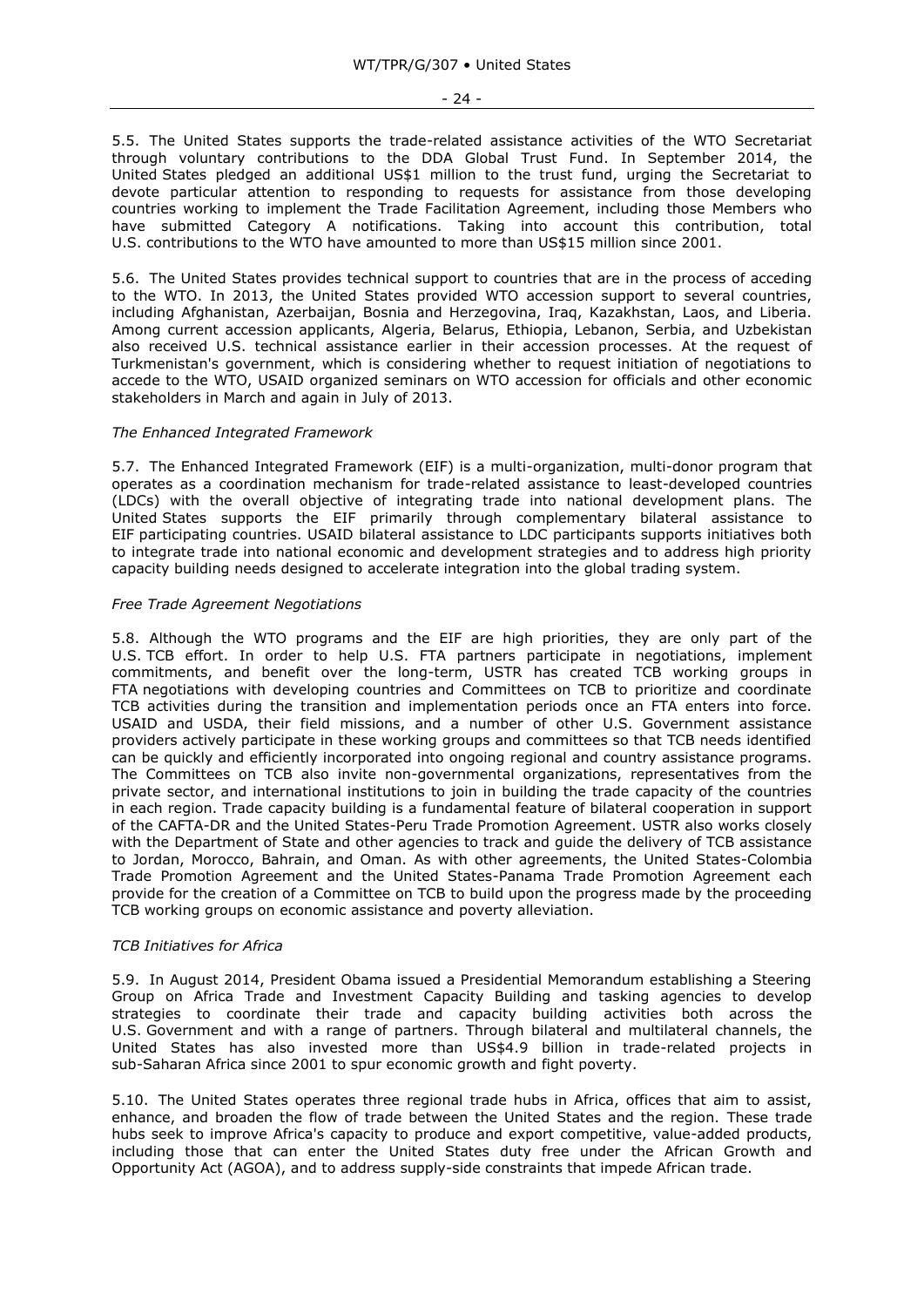- 25 -

5.11. In the summer of 2013, President Obama launched Trade Africa, a new partnership between the United States and sub-Saharan Africa that seeks to increase internal and regional trade within Africa and expand trade and economic ties between Africa, the United States, and other global markets. Trade Africa will initially focus on the East African Community (EAC) and will combine the negotiation of trade and investment agreements, U.S. and EAC private sector engagement, and trade capacity building support provided both directly by the United States and through new partnerships with international donors.

5.12. These trade capacity building efforts complement other U.S. government initiatives to promote development and economic growth and address infrastructure needs in Africa. In June 2013, President Obama launched Power Africa, an initiative which aims to double the supply of electricity to Africa. In total, the Power Africa program has now mobilized more than US\$26 billion.

5.13. The United States is also committed to promoting food security. Feed the Future, the United States' global hunger and food security initiative, has more than doubled U.S. agricultural research investments in five years, deploying more than 34 drought-tolerant maize varieties to African countries and investing in 24 Feed the Future Innovation Labs. Building on the Feed the Future initiative, the United States played a major role in developing the G-8 New Alliance for Food Security and Nutrition program, which supports country-led agricultural reforms. More than US\$10 billion in private sector commitments have been made and more than three million smallholder farmers have benefited through contracts for services, sourcing or production in staple and other food security-related crops.

5.14. Since 2005, the United States has mobilized its development agencies to help the West African countries of Benin, Burkina Faso, Chad, Mali, and Senegal to address obstacles they face in the cotton sector. The Millennium Challenge Corporation (MCC), the U.S. Agency for International Development (USAID), the U.S. Department of Agriculture (USDA), and the U.S. Trade and Development Agency (USTDA) continued to work with these nations as they sought to develop a coherent long-term development strategy to improve prospects in the cotton sector. Elements of such a strategy address key challenges such as improved productivity and domestic reforms. The United States will continue to coordinate with the WTO, World Bank, the African Development Bank, and others as part of the multilateral effort to address the development aspects of cotton. This includes the active participation of the United States in the WTO Secretariat's periodic meetings with donors and recipient countries to discuss the trade, development, and reform aspects of cotton.

5.15. The USAID-funded West Africa Cotton Improvement Program (WACIP), which ran from 2006-2013, and follow-on Cotton Partnership Program, along with other U.S. Government and MCC agriculture and trade-related programs in the C-4 countries, reflect the substantial commitment of the U.S. Government to address the development aspects of cotton raised by the C-4 countries. The cooperative agreement for the Cotton Partnership Project was approved in April 2014 and is anticipated to cover four years ending in March 2018.

5.16. The United States also provides complementary support to the cotton sector through other programs. MCC is implementing or has implemented compacts with Benin, Burkina Faso, Mali, and Senegal. The USDA also provides support to these countries through its Food for Progress program, which encourages development of the agriculture sector and market development. USDA further supports the West African cotton sector through its research and exchange programs, specifically the Borlaug Programs and the Cochran Program.

# *Standards Alliance*

5.17. In November 2012, the United States launched a new U.S.-sponsored assistance facility called the "Standards Alliance" with the goal of building capacity among developing countries to implement the WTO Agreement on Technical Barriers to Trade (TBT Agreement). The Standards Alliance provides resources and expertise to enable developing countries to effectively implement the TBT Agreement. The focus of these efforts in developing countries includes efforts: to improve practices related to notification of technical regulations and conformity assessment procedures to the WTO; to strengthen domestic practices related to adopting relevant international standards; and to clarify and streamline regulatory processes for products.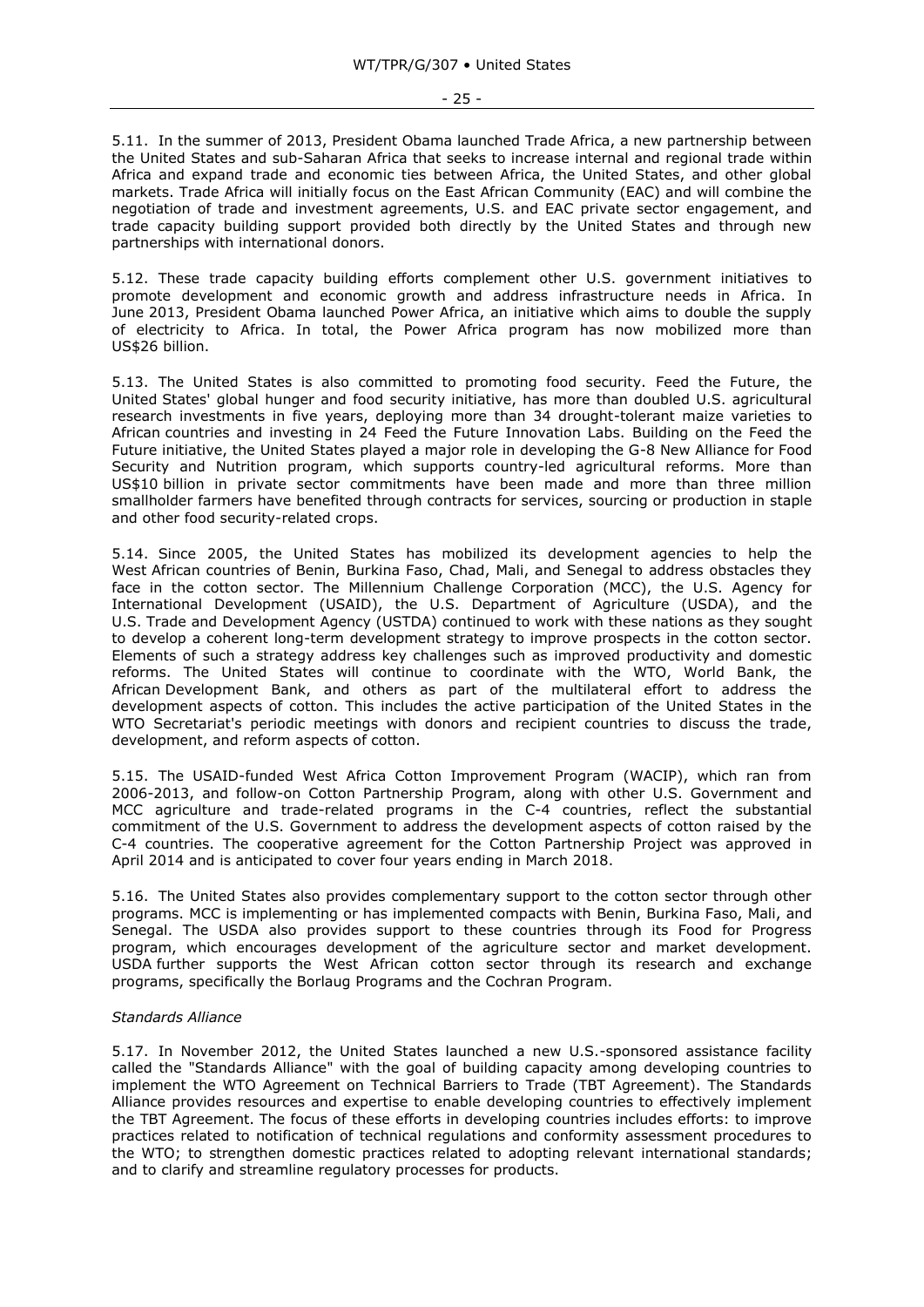5.18. In May 2013, USAID and the American National Standards Institute (ANSI) entered into a public-private partnership that will coordinate private-sector subject matter experts from ANSI member organizations in the delivery of training and other technical exchange with interested Standards Alliance countries on international standards and best practices. In coordination with USTR, the USAID-ANSI partnership will include activities in up to ten markets representing a variety of geographical regions and levels of economic development. In consultation with TPSC member agencies and private sector experts, ANSI reviewed the applications received based on consideration of bilateral trade opportunities, available private sector expertise that may be leveraged, demonstrated commitment and readiness for assistance, and potential development impact. Participating countries/regions for the first year include: Central America (CAFTA-DR, Panama), Colombia, the East African Community, Indonesia, Middle East/North Africa, Peru, Southern Africa Development Community, developing ASEAN members, and Yemen.

5.19. The highlights of Standards Alliance programming in 2013 and 2014 include a bilateral workshop on Good Regulatory Practices with Indonesia in June 2013; a series of programs with Peru held between July and September 2013 on standards development, conformity assessment, Good Regulatory Practices, and implementation of the TBT Agreement; and an August 2014 workshop with the East African Community on electronic notification systems and public consultation.

#### <span id="page-25-0"></span>**6 TRADE AND THE ENVIRONMENT**

6.1. Since the last U.S. Trade Policy Review, the United States has achieved significant results on trade and environment matters in multiple fora, including through regional and bilateral trade initiatives. In the TPP negotiations, the United States continued to press for commitments to address environmental issues, including conservation challenges in the Asia Pacific region, such as combating wildlife trafficking and illegal logging and addressing marine fisheries issues, as well as commitments to liberalize trade in environmental goods and services. In the T-TIP negotiations, the Administration is seeking ambitious environmental commitments including those relating to the protection and conservation of wildlife, marine fisheries, and forest resources. The Administration has also continued to prioritize implementation of the free trade agreements currently in force.

6.2. President Obama announced his Climate Action Plan in June 2013, which included a call to work towards global free trade in environmental goods, such as renewable and clean energy technologies. In July 2014, the United States and 13 other WTO members, accounting for 86% of global trade in environmental goods, launched negotiations on the Environmental Goods Agreement (EGA). In addition to the United States, Australia, Canada, China, Costa Rica, the European Union, Hong Kong, Japan, Korea, New Zealand, Norway, Singapore, Switzerland and Chinese Taipei are participating in the negotiations. The EGA aims to eliminate tariffs on a broad set of environmental technologies such as wind turbines, water treatment filters, and solar water heaters. These negotiations will build on a list of 54 environmental goods on which APEC Leaders agreed to reduce tariffs to 5% or less by the end of 2015.

6.3. In July 2013, the President issued an Executive Order on Combating Wildlife Trafficking in order to enhance U.S. Government efforts to combat wildlife trafficking. The Executive Order established a Presidential Task Force to develop and implement a National Strategy for combating wildlife trafficking. The National Strategy was issued in February 2014, and establishes three strategic priorities: (1) strengthening the enforcement of laws and the implementation of international agreements protecting wildlife; (2) reducing the demand for illegal wildlife and related products; and (3) working cooperatively with other governments, the private sector, and civil society to enhance global commitment to combat wildlife trafficking. The National Strategy provides that the United States will engage with existing and future free trade agreement partners to take measures to combat wildlife trafficking and to make wildlife trafficking a priority topic for cooperation and capacity building. In June 2014, the President issued a Presidential Memorandum on Combating Illegal Fishing and Seafood Fraud. The memorandum established a Presidential Task Force and directed it to develop a comprehensive framework to combat illegal, unreported, and unregulated fishing and seafood fraud.

6.4. In APEC, the United States continued to advance work on a range of environmental matters. APEC held its first meeting of the Public-Private Partnership on Environmental Goods and Services (PPEGS) in August 2014, which will contribute to APEC's work to address non-tariff barriers in this important sector. APEC economies also agreed to continue capacity building activities to assist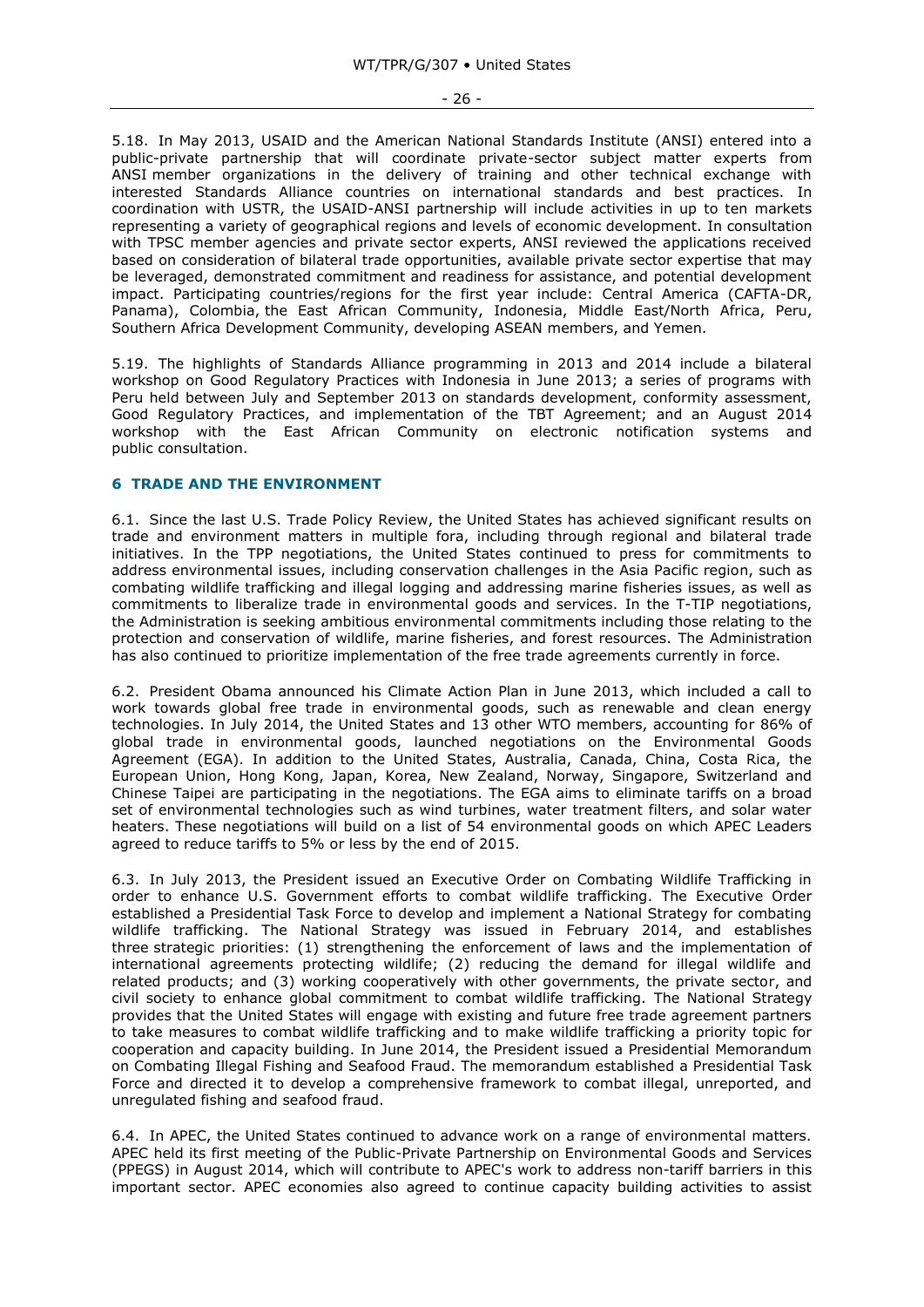economies with implementing their commitments regarding the APEC List of Environmental Goods. The United States launched a work program on electronics stewardship in APEC to increase understanding of the environmental, economic, and social impacts of trade in used electronics and to promote safe handling of used electronics. The APEC Experts Group on Illegal Logging and Associated Trade, which is charged with combating illegal logging and associated trade and promoting legal trade in forest products in the region, convened the first-ever public-private sector dialogue to discuss challenges, activities, and new technologies in the forestry sector, with participation from a broad range of business and civil society representatives. Additionally, the United States met with China and Indonesia under MOUs with each country on combating illegal logging and associated trade. The meetings provided an opportunity to share detailed information on our respective efforts to combat illegal logging and associated trade and on potential areas for collaboration.

6.5. Since the last review, the United States has worked in close collaboration with Peru to advance implementation of the Annex on Forest Sector Governance under the United States-Peru Trade Promotion Agreement. During the review period, the United States also met with officials from Central America and the Dominican Republic, Colombia, Chile, Korea, Oman, and Panama to discuss implementation of the environment chapters of our FTAs.

# <span id="page-26-0"></span>**7 TRADE AND LABOR**

7.1. Ensuring respect for worker rights is a core value, and the trade policy agenda of the United States includes a strong commitment to ensuring that workers and their families in America and around the world benefit from trade. In the Trans-Pacific Partnership, (TPP) the United States is seeking to build on the strong labor provisions in the most recent U.S. trade agreements by seeking enforceable rules that protect the rights of freedom of association and collective bargaining; discourage trade in goods produced by forced labor, including forced child labor; promote acceptable conditions of work; and establish mechanisms to monitor and address labor concerns.

7.2. The United States has continued its efforts to enhance U.S. Government engagement with trade partners to improve respect for labor rights and to increase monitoring and enforcement of trade agreement labor provisions. The United States also continues to enhance its engagement with trade partners on labor rights through the formal mechanisms of trade agreements, trade programs, and other means. In 2013, inaugural Labor Affairs Council meetings were held under trade agreements with Colombia and the Republic of Korea, and in January 2014 with Panama, where high-level labor officials discussed workers' rights and employment issues and held open sessions to meet with labor stakeholders and the general public. In September 2014, the United States announced that it would proceed with a labor enforcement case against Guatemala. Labor issues were also on the agenda of commission meetings under existing trade agreements, as well as meetings under Trade Investment Framework Agreements (TIFAs) and in multilateral fora, including the Asia Pacific Economic Cooperation (APEC) forum.

7.3. As an essential component of the Administration's trade agenda, President Obama signed into law renewal of the Trade Adjustment Assistance (TAA) programs to assist workers, firms and farmers adversely affected by global competition. On 21 October 2011, President Obama signed the Trade Adjustment Assistance Extension Act of 2011 (TAAEA). The renewal of TAA preserves the key goals of the 2009 TAA program reforms, such as covering service workers and workers whose jobs shift overseas. It helps ensure that American workers affected by global competition are given the best opportunity to acquire skills and credentials to get good jobs. The TAA program currently offers the following services to eligible workers: training; weekly income support; out-of-area job search and relocation allowances; case management and employment services; assistance with payments for health insurance coverage through the utilization of the Health Coverage Tax Credit (HCTC); and wage insurance for some older workers. In FY2013, US\$756,353,000 was available to carry out the program.

7.4. The United States has continued to promote the discussion of labor rights as one of the topics relevant to the effort to strengthen economic integration and to build high quality trade agreements in the Asia-Pacific region. In APEC, the United States has continued to support inclusion by APEC economies of labor and social issues in next generation trade agreements. In particular, in June 2013, in the APEC Committee on Trade and Investment, the United States organized and co-sponsored with Canada, Chile, Korea, and New Zealand a workshop in Medan,